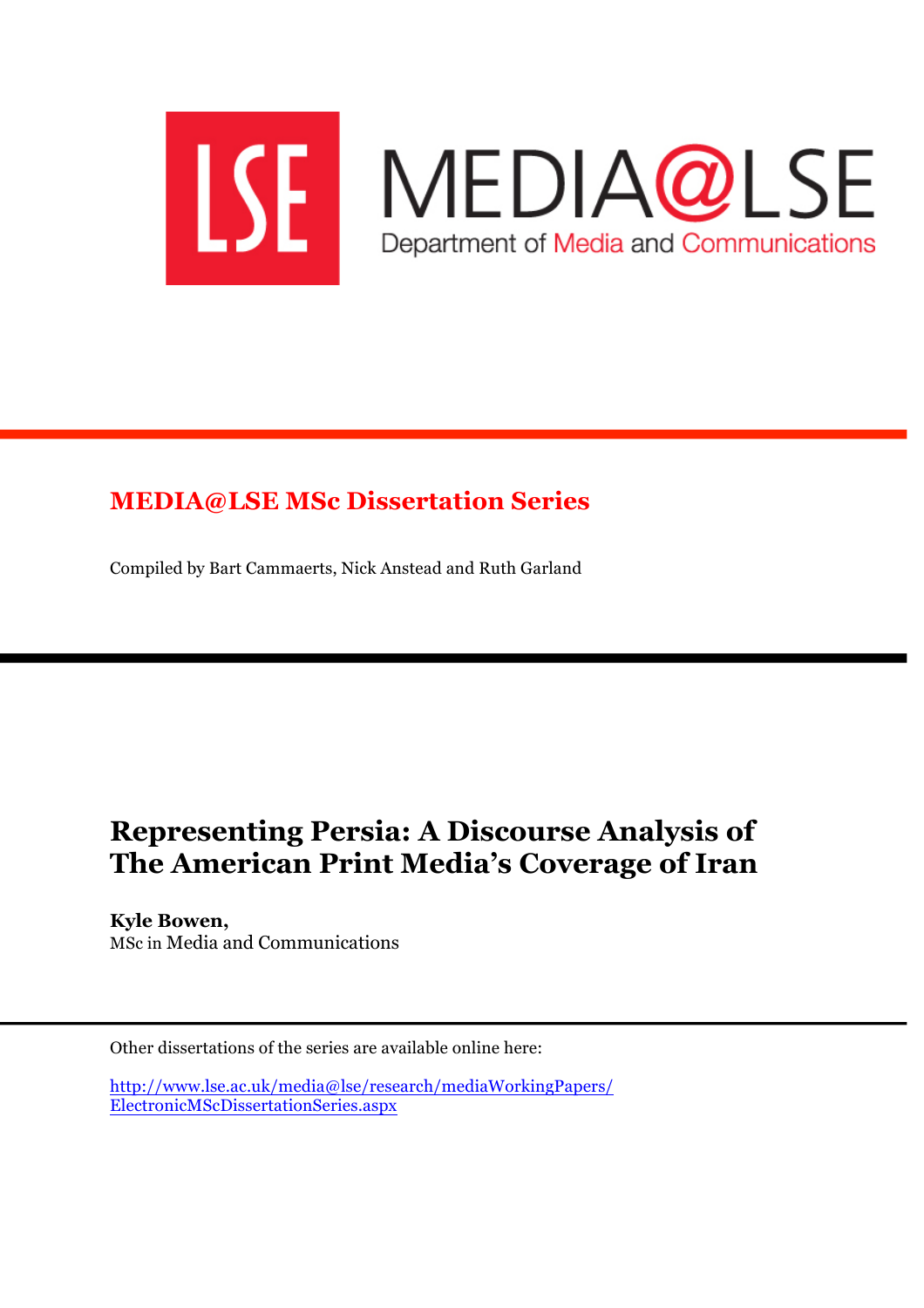**Dissertation submitted to the Department of Media and Communications, London School of Economics and Political Science, August 2014, in partial fulfilment of the requirements for the MSc in Media, Communication and Development. Supervised by Dr Nick Couldry.**

**The Author can be contacted at: Kbowen1212@gmail.com**

Published by Media@LSE, London School of Economics and Political Science ("LSE"), Houghton Street, London WC2A 2AE. The LSE is a School of the University of London. It is a Charity and is incorporated in England as a company limited by guarantee under the Companies Act (Reg number 70527).

Copyright in editorial matter, LSE © 2015

Copyright, Kyle Bowen © 2015. The authors have asserted their moral rights.

All rights reserved. No part of this publication may be reproduced, stored in a retrieval system or transmitted in any form or by any means without the prior permission in writing of the publisher nor be issued to the public or circulated in any form of binding or cover other than that in which it is published. In the interests of providing a free flow of debate, views expressed in this dissertation are not necessarily those of the compilers or the LSE.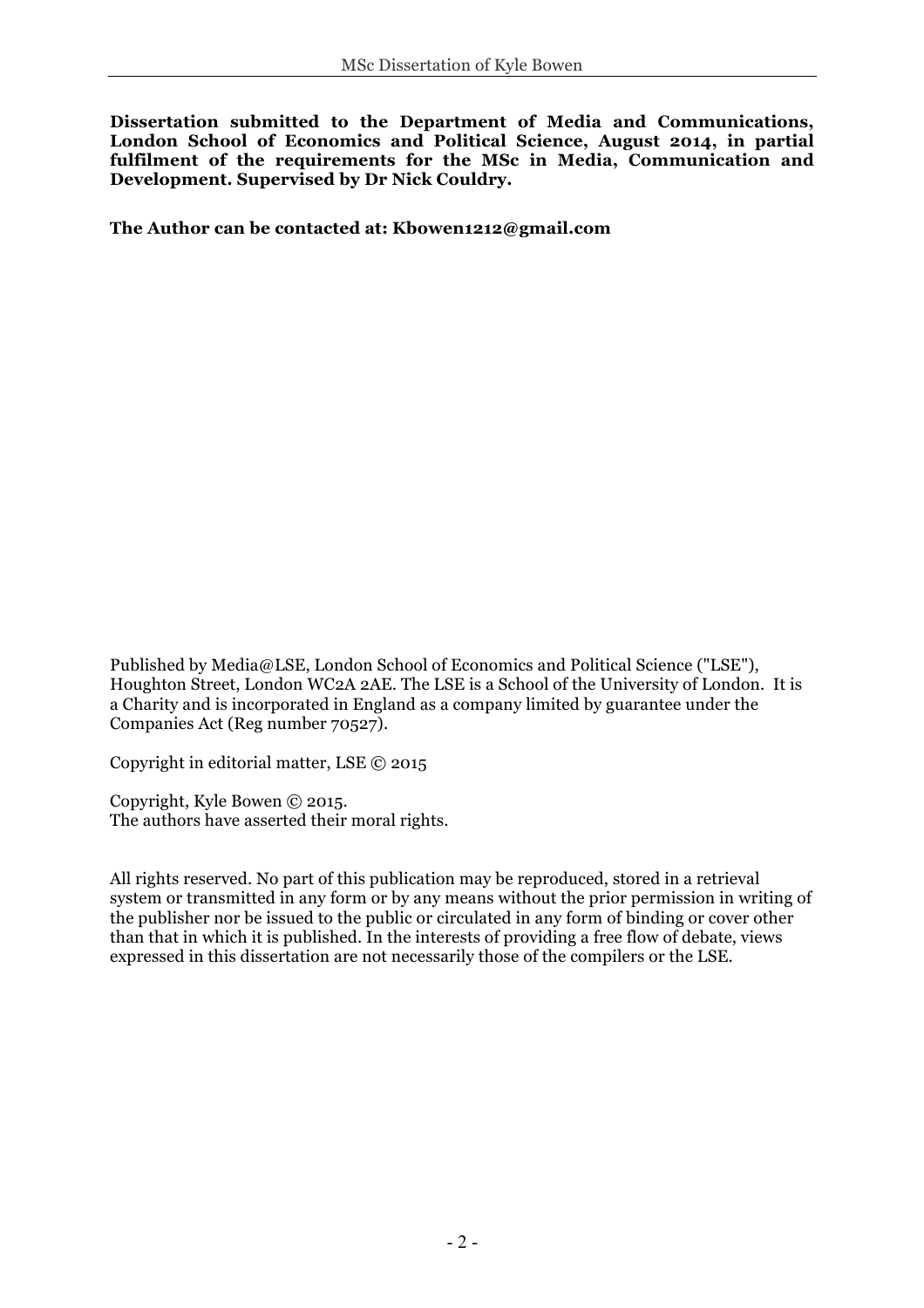## **Representing Persia: A Discourse Analysis of the American Print Media's Coverage of Iran**

**Kyle Bowen** 

## **ABSTRACT**

Despite decades of mutual hostility and mistrust, there have been numerous signs in recent months that the United States and Iran are experiencing a thawing of diplomatic relations. One of the factors influencing this dynamic is the conciliatory posture of Iran's recently-elected President Hassan Rouhani. Drawing on Edward Said's notion of Orientalism, this dissertation uses critical discourse analysis to examine American media coverage of Iran both before and after Rouhani's election, with the aim of determining whether the election of this president precipitated any changes in American media discourse on Iran. This study found that despite the persistent use of Orientalist stereotypes, intimations of a discursive shift following Rouhani's election can be observed in the sample. Specifically, the findings reveal that after the election, a discursive association between Islam and moderation begins to emerge for the first time.

**\_\_\_\_\_\_\_\_\_\_\_\_\_\_\_\_\_\_\_\_\_\_\_\_\_\_\_\_\_\_\_\_\_\_\_**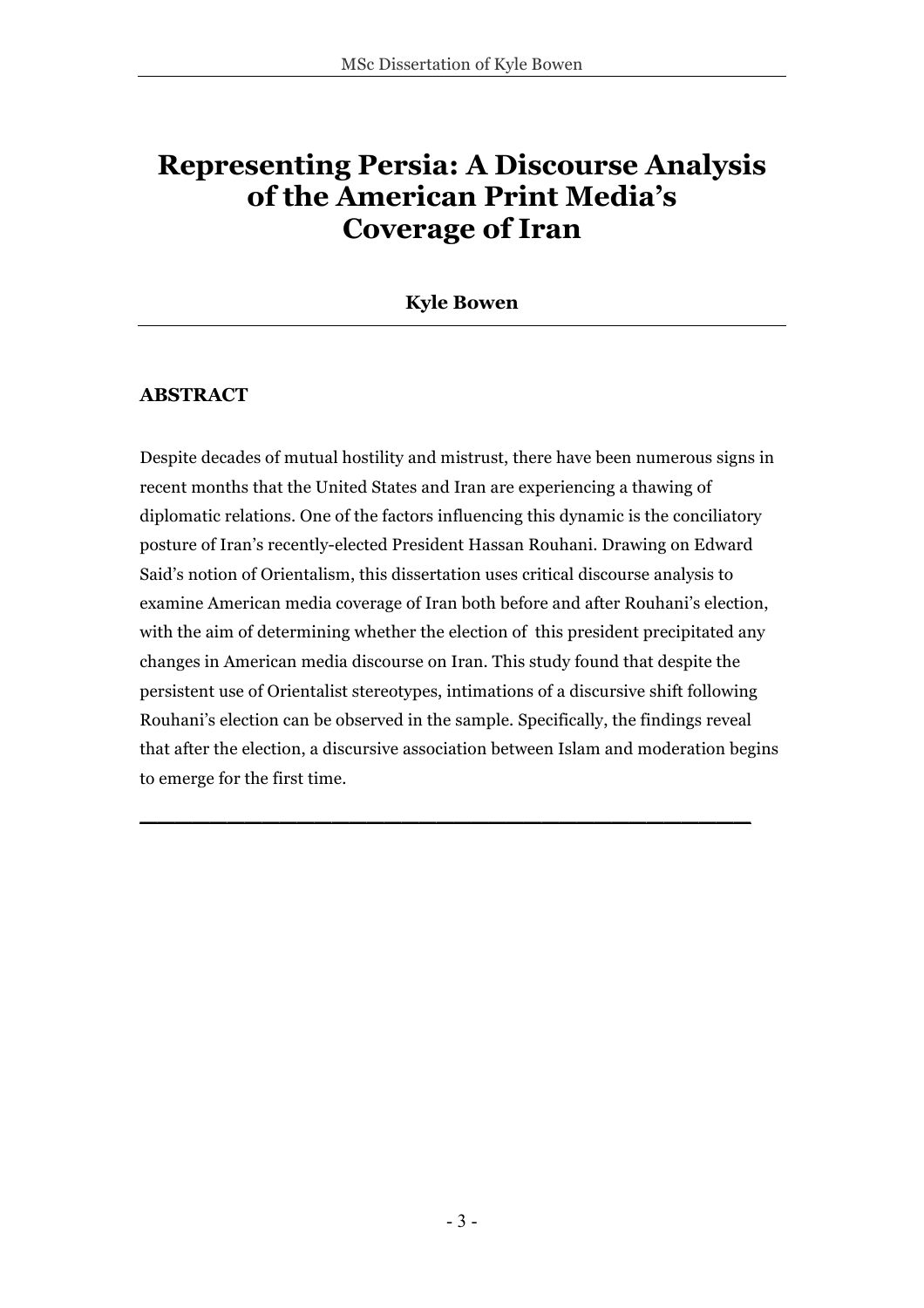#### **INTRODUCTION**

For much of the public…the press frames on a day-to-day, situation-tosituation basis a highly generalized sense of things; of what is required and of what is not; of who is enemy and who is friend. The press sets the broad limits of our thinking about the "other."

Dorman and Farhang (1987)

On September 27, 2013, American President Barack Obama and newly-elected Iranian President Hassan Rouhani spoke by telephone in what was the first direct correspondence between the two countries' heads of government since Iran's 1979 Islamic Revolution (Mason and Charbonneau, 2013). In the three decades preceding this historic conversation, mutual suspicion and hostility defined the diplomatic relations between the United States and Iran. The origins of Iranian antipathy to the U.S. are complex and multifaceted, but likely stem in part from staunch American support for Reza Pahlavi, the autocratic Shah of Iran against whom the Islamic Revolution was waged. In 1953, after popular pressure had forced the Shah into exile, the CIA supported a coup that deposed the democratically elected Prime Minister of Iran in order to reinstate Pahlavi's rule (Leverett and Leverett, 2013: 28). Shortly after the 1979 Revolution permanently ousted the Shah, then-President Jimmy Carter made the fateful decision to allow the deposed leader, who was seriously ill, to enter the United States to receive medical treatment. The Shah's admittance into the U.S. provoked an angry backlash in Iran culminating in the seizure of the U.S. embassy by Iranian students who held the American staff hostage (ibid.: 48). This event, which came to be known as the 'Iranian hostage crisis,' prompted the United States to cut diplomatic ties with Tehran, which have yet to be fully normalised (State Department, 2013).

Against this historical backdrop of international acrimony, the telephone conversation between presidents Obama and Rouhani can be seen as a significant diplomatic breakthrough. Several factors laid the groundwork for this gesture towards rapprochement. First, one of the foreign policy objectives of Hassan Rouhani's campaign platform was improved relations with the United States. On the topic of U.S. – Iran relations, Rouhani remarked in an interview: 'It seems that extremists on both sides are determined to maintain the state of hostility and hatred between the two states, but logic says that there should be a change of direction in order to turn a new page in this unstable relationship and minimise the state of

- 4 -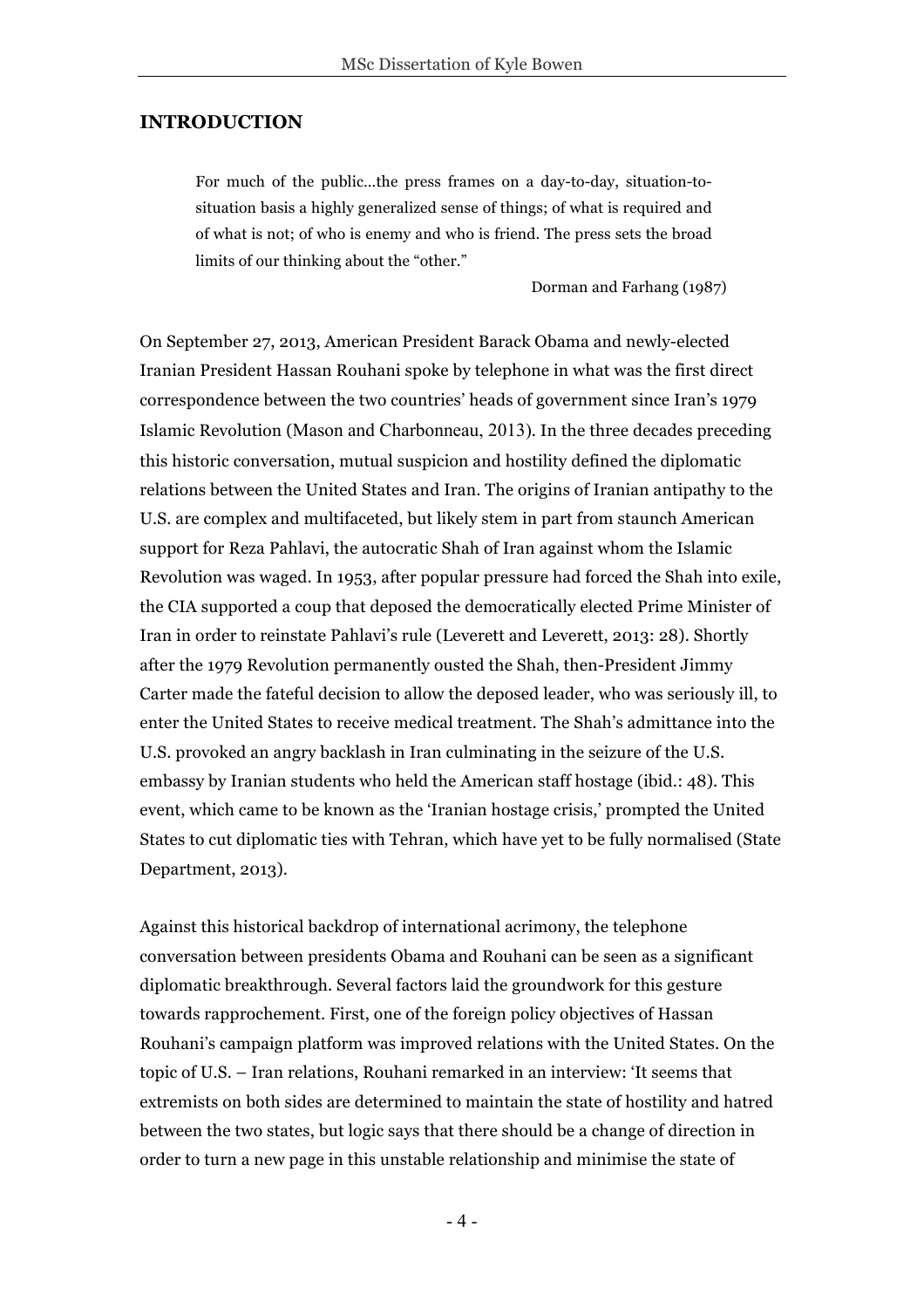hostility and mistrust between the two countries' (BBC News, 2013a). Second, on November 24, 2013, Iran reached an interim agreement with the 'P5+1' countries (Russia, China, Britain, France, Germany and the United States) on its nuclear program which UN Secretary General Ban Ki Moon hailed as 'what could turn out to be the beginnings of a historic agreement' (Wilner, 2013). Finally, the recent rise of the radical Sunni group ISIS has given Iran and the United States a common enemy and raised the possibility of strategic cooperation between the two countries (Black, 2014).

Given these recent events, it is clear that there have been significant changes in the social and political realities underpinning U.S. – Iran relations. This dissertation aims to examine whether or not these social and political changes – specifically the election of Hassan Rouhani – have been reflected in American print media coverage of Iran. Previous studies have noted that the American media has tended to rely on crude oppositions and stereotypes in its coverage of Iran. Using Edward Said's notion of Orientalism, this study examines the representations of Iran in American print media in order to determine whether Rouhani's election brought about a shift in American media discourse. The theoretical contribution of the present study lies in its attempt to uncover a potential source of challenge to dominant discourses about the "Other," as well as an exploration of the relationship between discursive and socio-political change.

### **LITERATURE REVIEW**

This literature review is divided into two parts. The first explores the theoretical background that underpins the present study. The second surveys previous empirical studies on the topic of American media coverage of Iran, and then situates this dissertation within that corpus.

#### **Othering and representation**

Given the vast cultural, religious and political differences between the United States and Iran, any study of American media coverage of Iran must engage with the following series of rhetorical questions posed by Stuart Hall: 'How do we represent people and places which are significantly different from us? Why is "difference" so compelling a theme, so contested an area of representation? What is the secret fascination of "otherness," and why is popular representation so frequently drawn to

- 5 -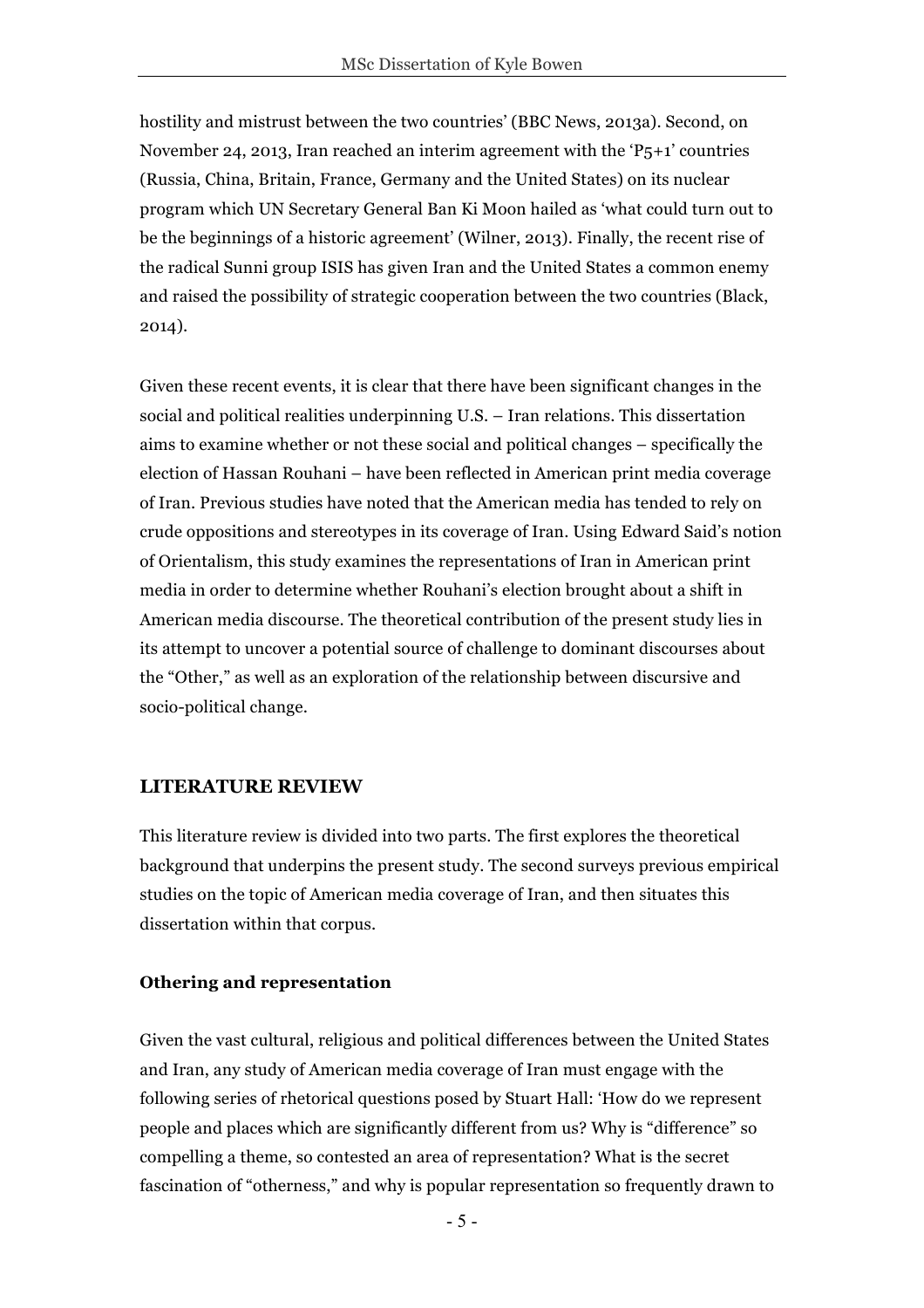it?' (Hall, 1997: 25).<sup>1</sup> One potential answer offered by Hall is that difference is essential to the construction of meaning and identity. Drawing on Saussure's structuralist linguistics, Hall outlines the relationship between difference and identity with the following example: 'We know what it is to be "British," not only because of certain national characteristics, but also because we can mark its "difference" from its "others" –Britishness is not-French, not-American, not-German, not-Pakistani, not-Jamaican and so on' (ibid:, 234-235).

One of the primary ways in which difference is 'marked' is through media representations. In this context, Silverstone argues that the media's primary cultural role is to perform 'boundary work,' which 'involves the continuous inscriptions of difference in any and every media text and discourse: from the crude stereotypes of otherness to the subtle and not-so-subtle discriminations of dramatic characterization, narrative construction, political punditry, internet chat rooms and talk radio' (Silverstone, 2007: 19). Silverstone's reference to 'crude stereotypes of otherness' intimates the potential for hostility endemic to the articulation of difference. Indeed, while difference is necessary for the construction of identity, Hall reminds us that it is also 'threatening, a site of danger, of negative feelings, or splitting, hostility and aggression towards the "Other."' (Hall, 1997: 238). Given the recent history of tense diplomatic relations between the United States and Iran, this propensity of difference to metamorphose into antagonism is of seminal import.

Drawing on Hall's notion of the relationship between difference and identity, as well as Silverstone's view of the 'boundary work' of the media, Orgad outlines two concepts that are particularly useful in analysing representations of others: binary oppositions and stereotyping. In the case of the former, 'the meaning of a concept or a word is often defined in relation to its opposite (e.g. black/white, good/bad). Meaning generated by media representations relies heavily on this signifying practice, by which sets of binary oppositions construct opposing categories (Orgad, 2012: 30). Importantly, binary oppositions are rarely neutral; they often assume the guise of a moral hierarchy, as the following example from Orgad illustrates: 'some media representations of migration construct binary oppositions that cast migrants as criminal, cunning, immoral "invaders" versus a lawful, hardworking, and/or innocent host society' (ibid.). The related signifying practice of stereotyping 'reduces people to a few, simple essential characteristics, which are represented as fixed by

<sup>&</sup>lt;sup>1</sup> Stuart Hall, *Representation*, 1st ed. (London: Sage in association with the Open University, 1997), 225.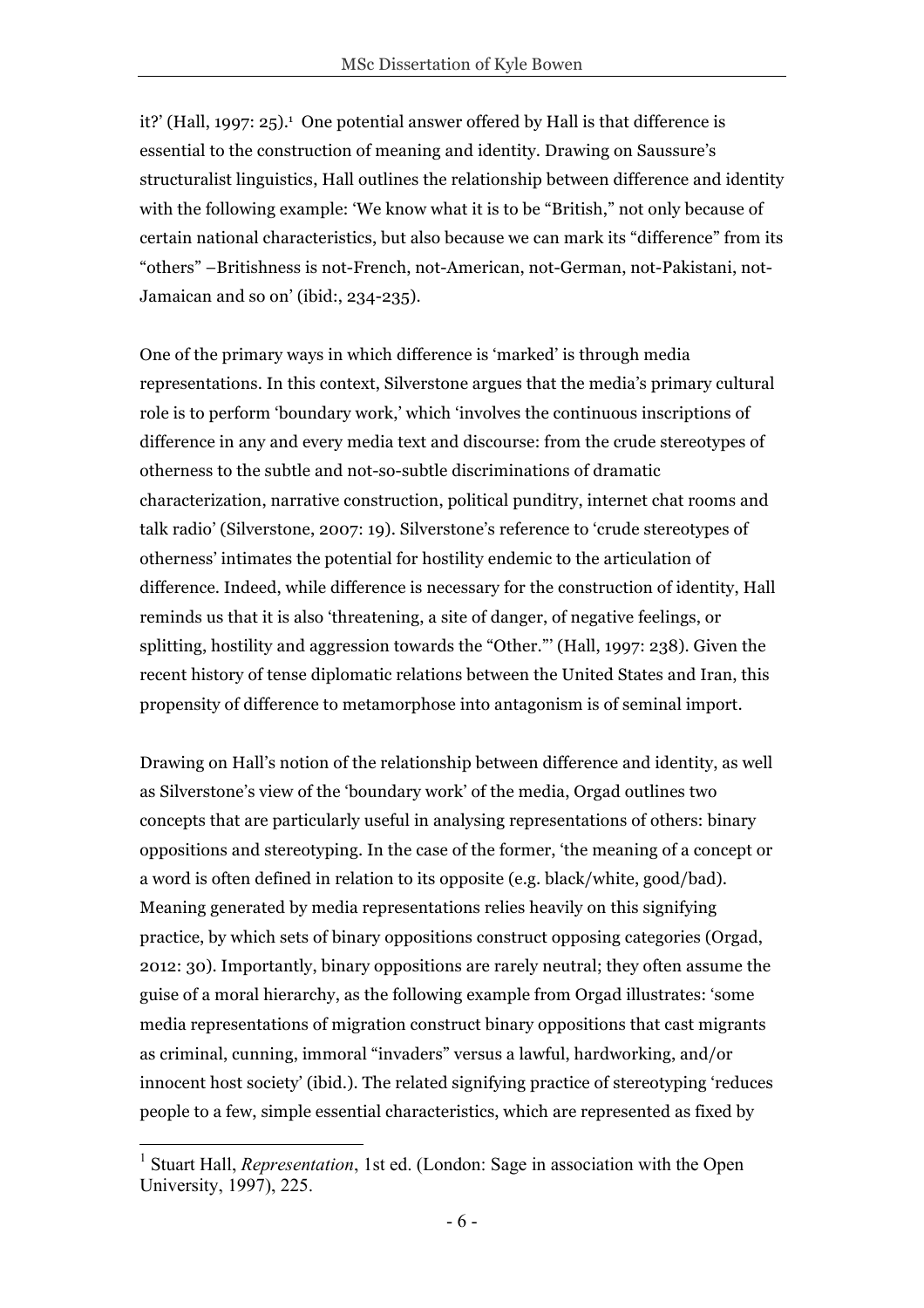Nature (ibid., 257). Stereotyping has an affinity with both the binary oppositions described by Orgad, and the 'boundary work' outlined by Silverstone. As Hall explains, stereotyping 'sets up a symbolic frontier between the "normal" and the "deviant," the "normal" and the "pathological," the "acceptable" and the "unacceptable," what "belongs" and what does not or is "Other," between "insiders" and "outsiders," Us and Them' (ibid., 258).

In his seminal work *Orientalism,* Edward Said demonstrated how these discursive practices were deployed in order to symbolically divide the world between Orient and Occident – East and West. Given this study's emphasis on the representation of a Middle Eastern country in the American media, Said's conceptual framework is highly useful.

## **Orientalism**

Said (1979: 2) defines Orientalism as a 'style of thought based upon an ontological and epistemological distinction made between "the Orient" and… "the Occident."' Imbricated in the opposition between Orient and Occident is an acute power imbalance in which the latter subordinates the former. As Said explains, 'Orientalism can be discussed and analysed as the corporate institution for dealing with the Orient – dealing with it by making statements about it, authorizing views of it, describing it, by teaching it, settling it, ruling over it: in short, Orientalism as a Western style for dominating, restructuring, and having authority over the Orient' (ibid.: 3). The discourse of Orientalism derives its authority in part from the concept of intertextuality; that is, the recurrence of certain tropes about the 'Orient' across a wide variety of different texts, from travel writing to scholarly manuscripts (Hall, 1997: 232). In this context, Said argues that we 'must respect and try to grasp…the sheer knitted-together strength of Orientalist discourse, its very close ties to the enabling socio-economic and political institutions, and its redoubtable durability' (Said, 1979: 6).

Said's text unpacks several pejorative, stereotypical attributes commonly ascribed to the 'Orient' (or 'Orientals') in Western discourse. These stereotypes are used as benchmarks against which the superiority of Westerners can be measured. For example, in his analysis of the speeches of British statesmen, Said observed the following juxtaposition: 'The Oriental is irrational, depraved (fallen), childlike, "different;" *thus* the European is rational, virtuous, mature, normal' (ibid.: 40;

- 7 -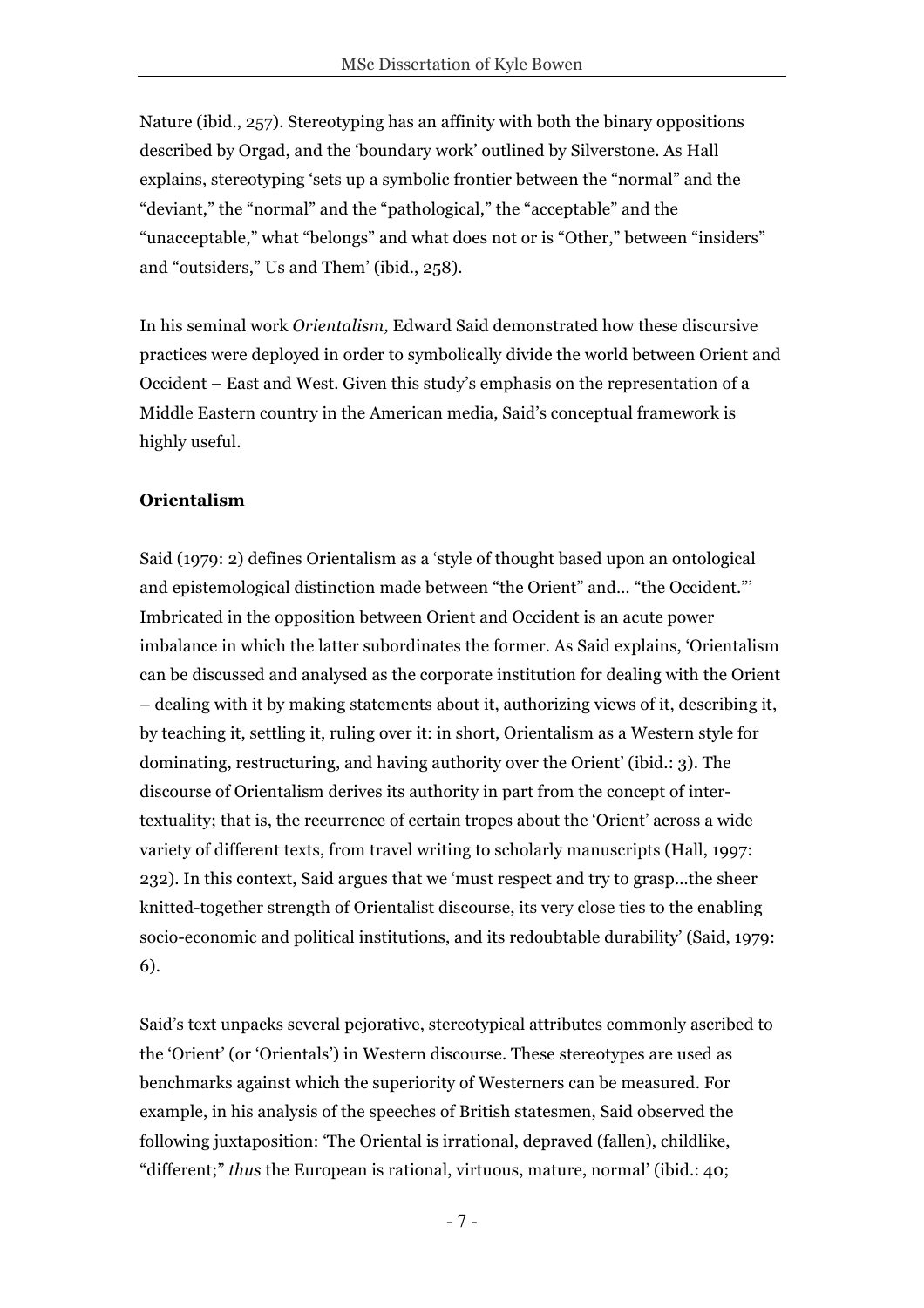emphasis added). Representations like these are intimately imbricated in the Western imperial project. Presenting the Orient as primitive and irrational furnishes a justification for Western intervention and the 'civilizing' mission of colonisation. This illustrates the important link between representation and foreign policy. This association is of paramount importance to the present study and it will be explored in greater detail in the next section.

The above remarks by no means constitute a comprehensive summary of Said's groundbreaking work. Rather, I have tried to highlight the features of *Orientalism*  that are most relevant to this dissertation. To that end, there are three aspects of Said's analysis that are particularly useful. First, the use of binary oppositions (Orient vs. Occident) and the stereotypes commonly used to depict 'Orientals' (irrationality, primitiveness, fanaticism etc.); second, the strength and durability of Orientalist discourse that results from inter-textuality, i.e. the accumulation of meanings across different texts (Hall, 1997: 232); third, the relationship between Orientalist discourse and the European imperial project. In the next section, I explore the third point in greater detail, with a particular focus on the relationship between American foreign policy and the representation of Iran in American media.

### **Foreign Policy and the American State**

In his landmark work *Imagined Communities*, Benedict Anderson discusses the role print media (first books, then newspapers) play in facilitating the construction of national identities. Anderson argues that the simultaneous reading of a newspaper each morning, by a delimited group of people, allows those individuals to imagine themselves as part of a larger collectivity (Anderson, 2006: 33-35). Harvey builds on this idea, arguing that if nation states are 'imagined communities,' then 'they must be geographically imagined. This means everything from mapping boundaries to the cultivation of some sense of national identity within those boundaries in order to ground legitimacy and power' (Harvey, 2004: 96). He goes on to explain that the process of cultivating a sense of national identity often entails 'the depiction of outsiders as not belonging to this distinctive space; they may be depicted as inferior for cultural-historical or environmental reasons. If external enemies do not actually exist then it is often the nefarious task of geographical representation to imagine and create them' (ibid.).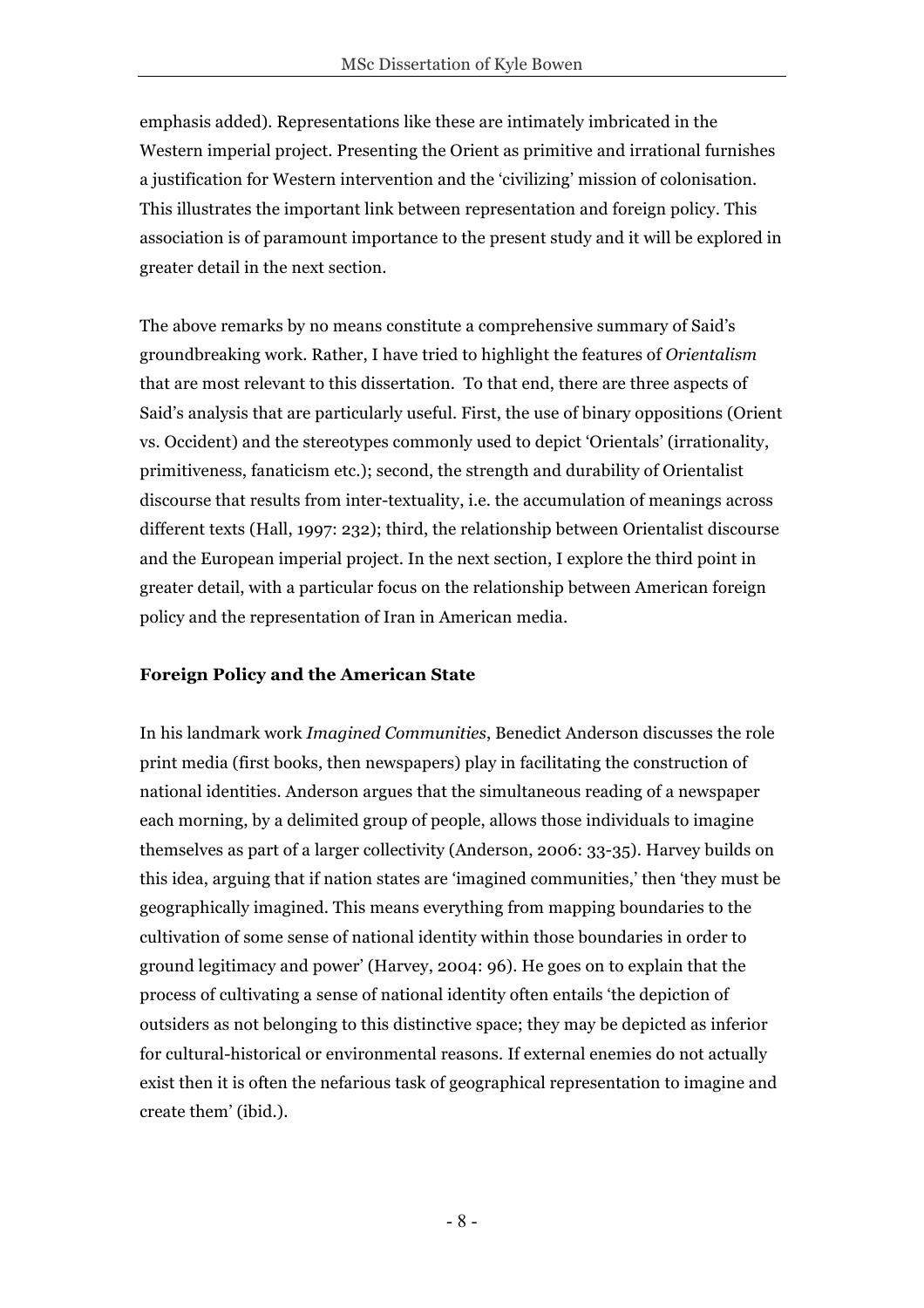In the case of the post-9/11 United States, Islam has become one of the most widely discussed sources of external threat. This topic has received a plethora of scholarly attention. Ramakrishnan (2008: 98) argues that 'for the American media, Islam in itself is news. Islam came to represent all that is primitive, pre-modern, traditional, fanatic, violent and extremist in a world of modernization and Western civilization.' Along similar lines, Leverett and Leverett point out that 'notions of an unreformed Islam "at war" with the West, if not with modernity itself, have been widely embraced in the United States' (2013: 289).

The association of the 'Islamic threat' with Iran has been a long-standing feature of American public discourse. As Esposito explains, 'for more than a decade Iran represented the embodiment of the Islamic threat, and the Ayatollah Khomeini served as the living symbol of revolutionary Islam. If Khomeini denounced the West – and the United States in particular –as the great Satan, for many in the West he represented a medieval cleric, a menace to the Middle East and the West' (Esposito, 1995: 101). The noteworthy point here is that Iran embodied the *Islamic* threat; it was a threat because it was an Islamic republic. This implies that before the 1979 Islamic Revolution, Iran would not have been perceived in the United States as a threat. Indeed, during the tenure of the Shah (Muhammad Reza Pahlavi), the U.S viewed Iran as a staunch ally. As Esposito explains, 'Muhammad Reza Pahlavi had ruled for more than thirty years (1941-1979). Like Anwar Sadat, he had come to be viewed in the West as an enlightened ally, the head of a modern state' (ibid.). In other words, American perceptions of Iran markedly changed as a result of a dramatic change in the Iranian government, and the concomitant shift in American foreign policy towards Iran. This brings us back to the question of the relationship between foreign policy and the representation of other countries.

In *Orientalism,* Said makes the case that Western discourses about the Orient dovetailed with European imperial ambitions in the Orient. In the case of the United States, several studies have found a correlation between American foreign policy objectives and media coverage. This is not to suggest that European imperialism and American foreign policy are analogous; rather, it is to illustrate the mutual imbrication of discourses and the social and political contexts in which they circulate.

In the case of pre-Revolutionary Iran, Dorman and Farhang's study of coverage in the American mainstream press over a 25 year period found the following: 'the American news media more often than not followed the cues of foreign-policy makers [sic]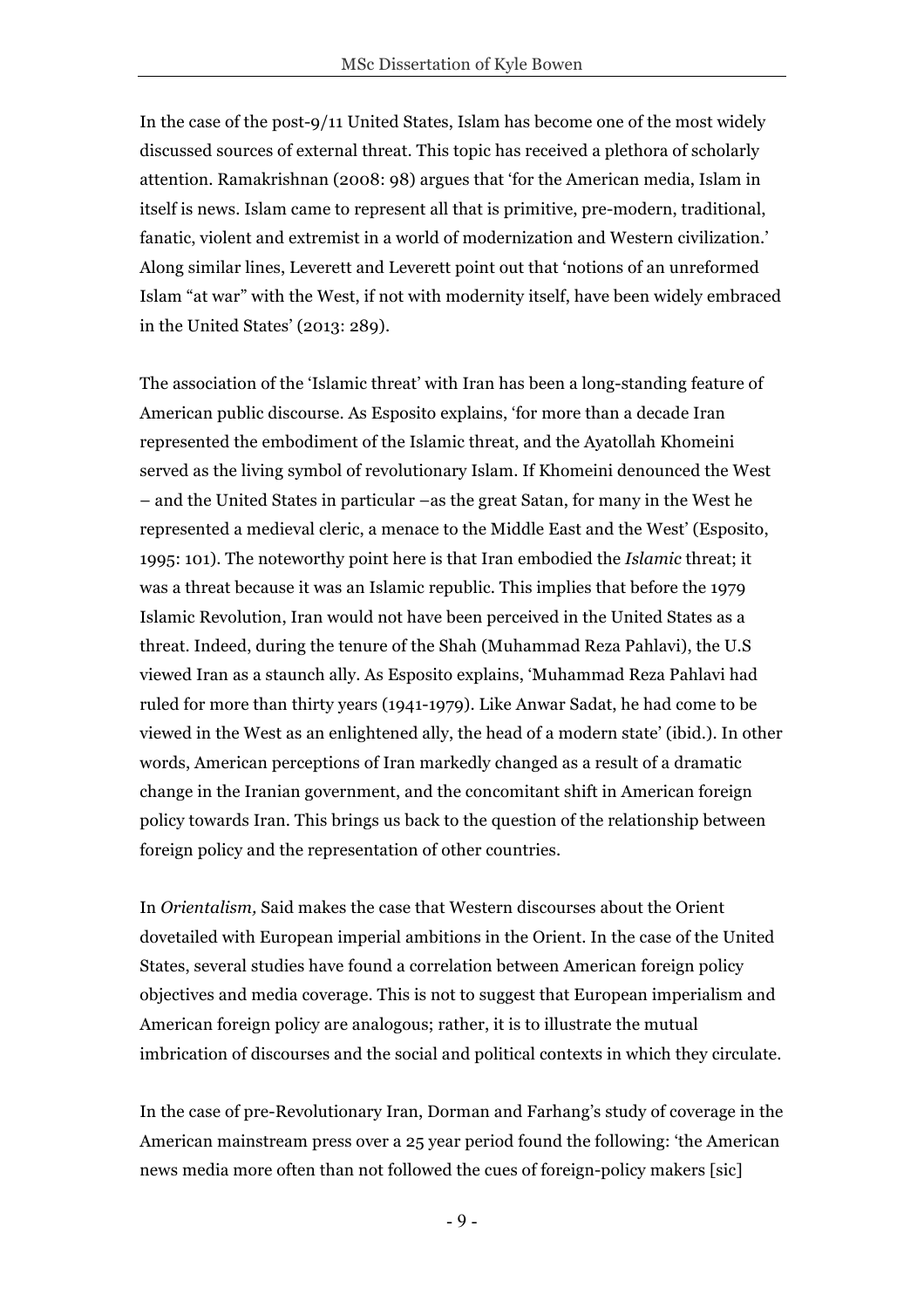rather than exercising independent judgement in reporting the social, economic, and political life of Iran under the shah' (Dorman and Farhang, 1987: 2). If the American news media tended to 'follow the cues of foreign-policy makers' on Iran, then a shift in the objectives of foreign policy-makers would presumably bring about a corollary shift in media coverage. Indeed, as Esposito pointed out, the shah's Iran was generally perceived in the West as an ally and a 'modern state' (1995: 101). It was only after the Revolution that Iran became a threat – an image bolstered by the application of Orientalist stereotypes such as primitiveness and fanaticism.

This dramatic discursive shift that followed regime change in Iran exposes a potential source of tension in Said's formulation. On the one hand, Orientalist discourse becomes powerfully entrenched due to inter-textuality and its imbrication with dominant institutions. However, as the case of Iran illustrates, changes in the governance of foreign countries can bring about dramatic changes in the representations of those countries. This points towards the more general point that representations of the Other are often sites of contestation. Pickering captures this point well:

Appearances notwithstanding, the "us"/"them" relation which is implicated in the Other is inherently unstable. The ideological function of othering is to attempt to make the relation stable, to give it a static and durable shape and temporally to fast-freeze the configurations of difference and similarity it constructs. This attempt cannot be made once and then forgotten, as if its mapping of the distribution of symbolic configurations is accomplished for all time. It tries to create the illusion that what has been laid down – this is "us" here, this is "them" there – is indeed true for all time, but it will only be effective if it is reiterated and worked on, over and over…

#### (Pickering, 2001: 72)

The repetition of certain tropes and stereotypes across a wide range of media, which in part contributes to the enduring durability of Orientalist discourse, thus also betrays a certain weakness. To borrow from Pickering once more, 'stereotyping is in this way subject to contrary pulls between what is felt to be indubitable and what is felt to be in constant need of reassertion' (ibid.). This is the central tension that underpins the theoretical framework of this study. On the one hand, certain discourses and representations become dominant and pervasive across a variety of different media. On the other, they are constantly subject to re-appropriation and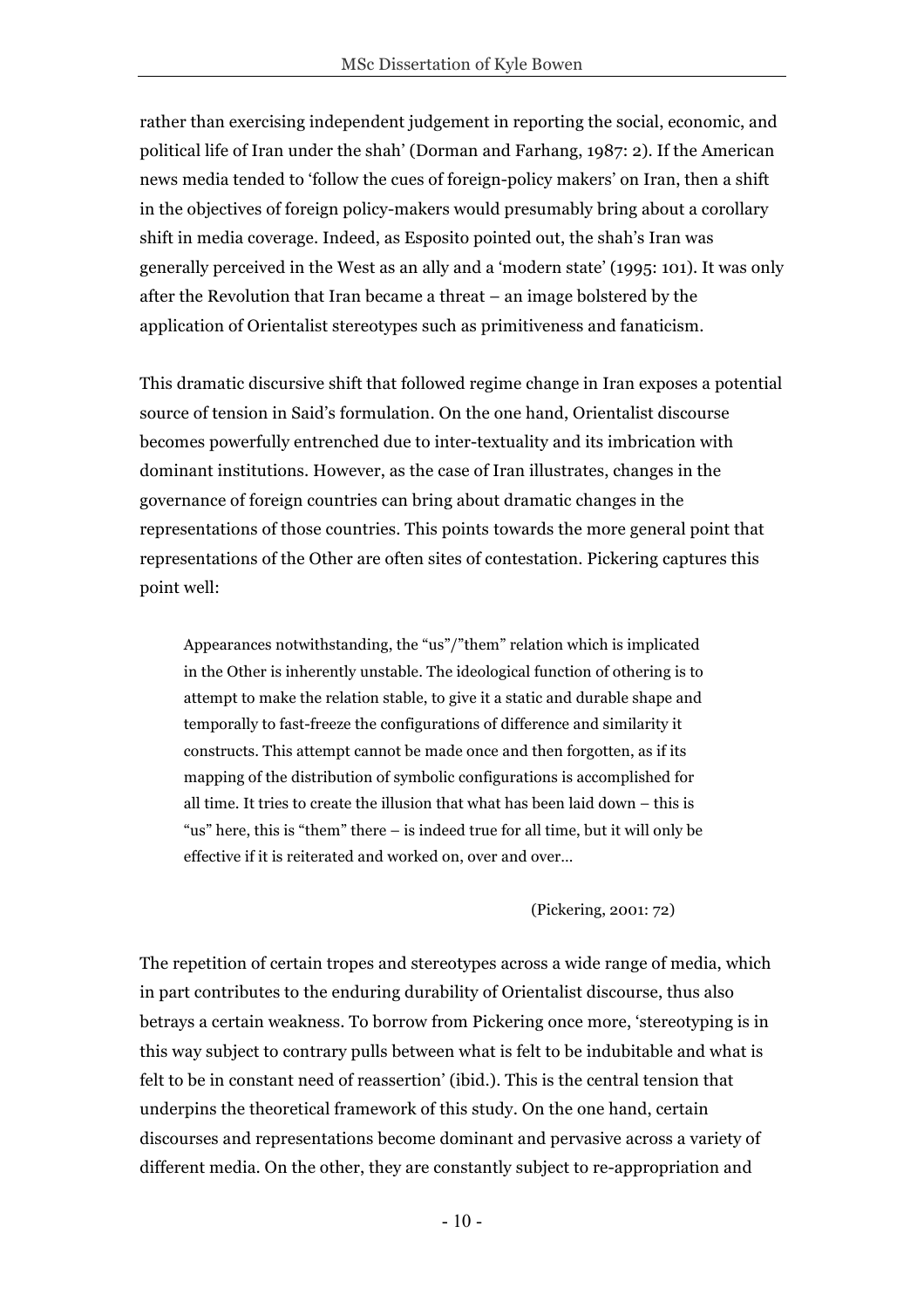alternate readings. Orgad offers a succinct summary of this point: 'As a process, representation is both conservative, working to inscribe and reconstitute existing power relations, and transformative –subversive and challenging the familiar, established frames for understanding the world' (Orgad, 2012: 35). Against this theoretical backdrop, I will now briefly survey the literature on empirical studies of the coverage of Iran in American media. I will then situate this study within that corpus.

## **The American Media and Iran: Empirical Studies**

In an extensive study of media coverage of pre-Revolutionary Iran, Dorman and Farhang concluded that the American press tended to emphasize and sometimes celebrate the shah's modernizing and 'Westernizing' programs, while minimizing the domestic resistance they engendered (1987: 23, 88). They note that some critical coverage did emerge after the 1973 OPEC oil embargo – however, 'this tendency toward criticism was cut short by the emerging revolutionary challenge to the shah's regime' (ibid.: 153). The press was generally hostile toward the Revolution, portraying the rebelling Iranians as 'backward and shackled by religious superstition' (ibid., 180). This is a trope that has been observed in many studies on this topic, particularly those that focus on media coverage after the Islamic Revolution.

The overwhelming majority of studies on coverage of post-Revolutionary Iran rely on a theoretical framework primarily informed by Orientalism. In his 1981 book *Covering Islam,* Edward Said analysed coverage of the Iranian hostage crisis in American media. He noted the persistent use of Orientalist stereotypes (e.g. irrationality, fanaticism) as well as firm oppositions between 'us' and 'them.' For example, he observes that in *Time, Newsweek* and the *New York Times,* 'one would keep coming up against the information that Iranians are Shi'ites who *long for martyrdom*, led by a *non-rational* Khomeini, *hating America,* determined to destroy the Satanic spies, *unwilling to compromise,* and so forth' (Said, 1981: 98; emphasis mine). Said also observed that, 'almost without exception,' the American media regarded the movement to overthrow the Shah with 'disdain and suspicion' (ibid.: 106).

McAlister both drew upon and critiqued Said in her study of television coverage of the hostage crisis. Similar to Said, McAlister emphasized the role inter-textuality plays in reinforcing certain discourses, which is important due to the extensive media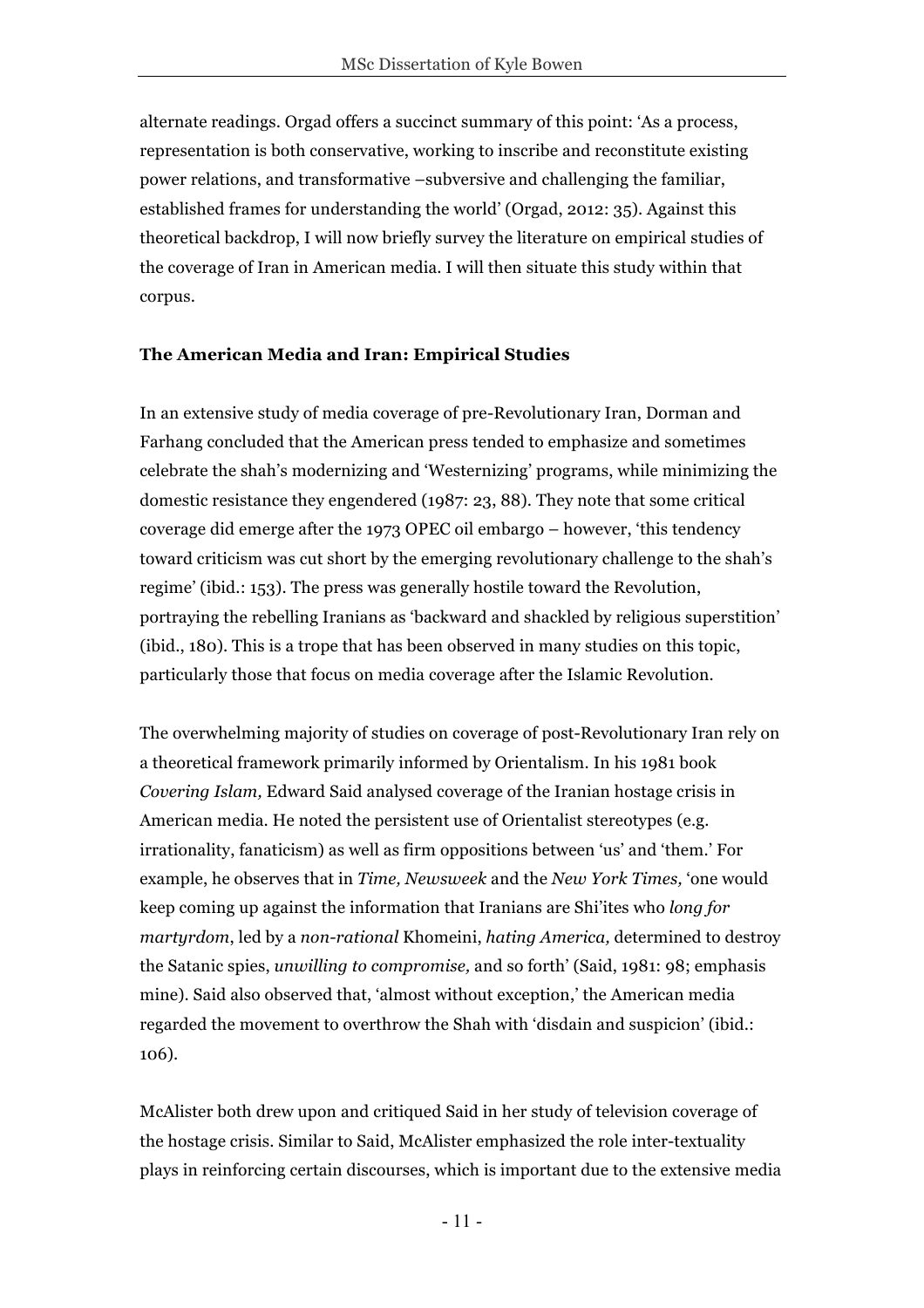coverage the hostage crisis received. As she explains, 'for the 14 months that it dominated the U.S. nightly news, and for nearly a decade after in various cultural texts, the Iran story became the paradigmatic signifier of America as a nation imperilled by terrorism*…*Iran*…*structured a national narrative of victimization and longed-for revenge' (McAlister, 2001: 199). This also illustrates her emphasis on the discourse of the terrorist threat that Iran instantiated. Finally, McAlister noted that in its coverage of the hostage crisis, the American media habitually deployed a 'captivity narrative' (ibid.: 209), which presented the hostages as 'a family under siege by outside threats and in need of a militarised rescue' (ibid.: 201). This illustrates the link between media coverage and foreign policy considerations.

Marandi's more recent study of Western media coverage of Iran, mostly pertaining to Iran's nuclear program, also observed many Orientalist stereotypes and binary oppositions, as well as the persistent tendency to portray Iran as a threat to the West. For example, Marandi (2009: 17) notes that 'Iranian society is regularly depicted as abnormal and irrational, which itself helps reinforce the claim that Iran is a threat that cannot be dealt with through dialogue and reason.' In their recent book on U.S. – Iran relations, Leverett and Leverett (2013: 8-10) similarly note the tendency of Western media to portray Iran and its government as irrational, unstable and antimodern.

Khan's study of the Western media coverage of Iran's 2009 Presidential election, which focused on images and visual framing, noted a similar trend in Western media coverage. This work began by drawing on Saleem to note that 'the U.S. media have framed the images of other nations and their leaders based on the U.S. relationship with that particular country, and that such images went through constant changes whenever the U.S. policy was changed toward that nation' (Khan, 2013: 13-14). Khan found that in general, *Time, The Economist,* and *The New York Times* 'were highly critical of [incumbent President] Ahmadinejad and supportive of [reformist challenger] Mousavi' (ibid.: 23).

This study also analysed the representation of Iranian feminism, and reached the following conclusion: 'The visual framing of the Iranian feminism leaves one with the impression as if there are only two types of women in Iran: The progressive ones, who want more liberal rights and reforms and want to get rid of the old social values and the conservative ones, who are well under the control of the Iranian men and are exploited and who need to be freed as well' (ibid.: 24). This is interesting in relation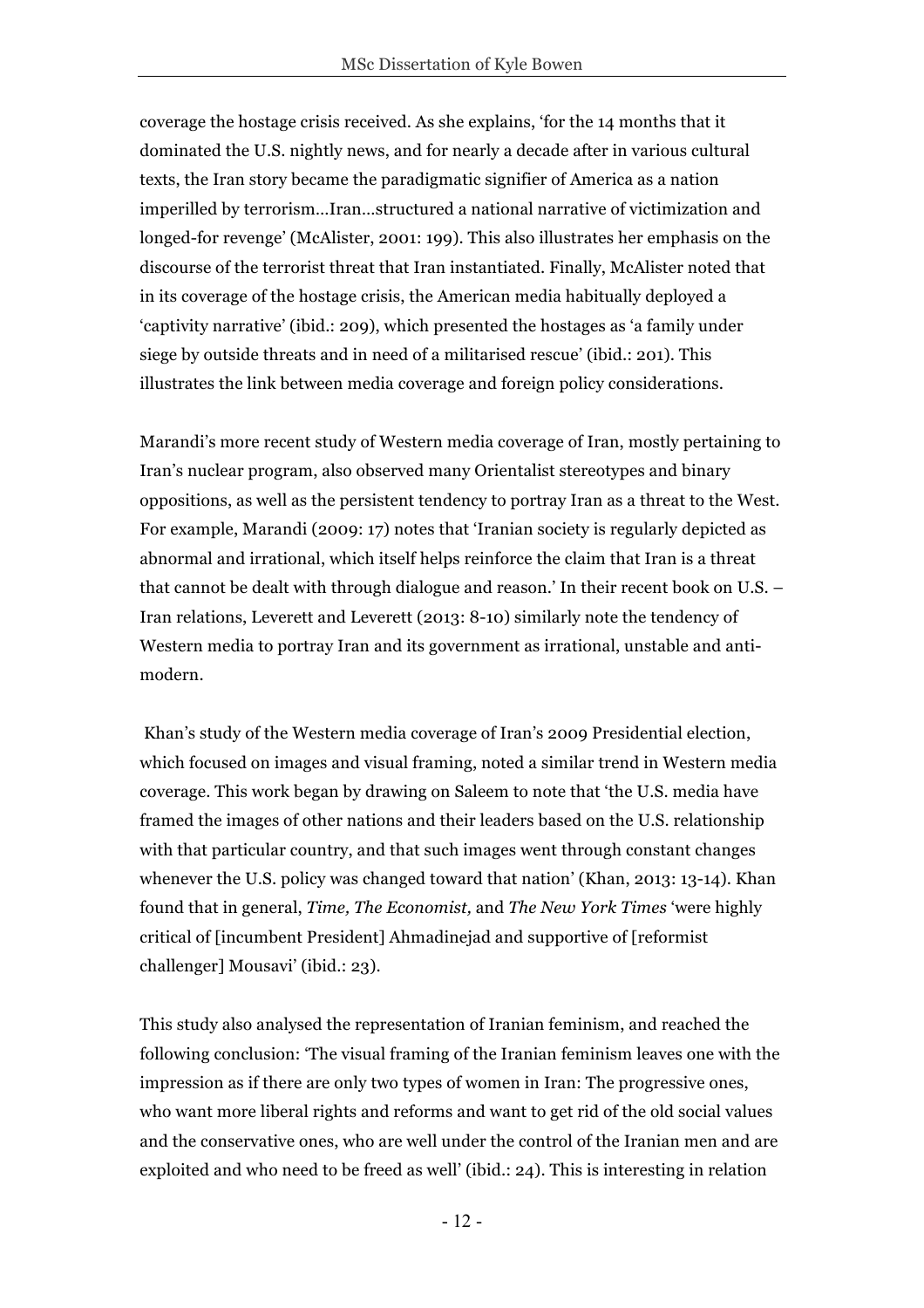to Orientalist discourse, because Iranians are no longer portrayed as an undifferentiated mass of 'Orientals.' Mishra's study on the coverage of the relationship between Islam and democracy in the American press found that, in the case of Iran, the U.S. prestige press frequently deployed Orientalist stereotypes, portraying Iran as an irrational, anti-democratic threat to the United States (Mishra, 2008). Following Said, Mishra connects this threat narrative to rationalisations for specific foreign policy options: 'fear of the threat of extremist Islam and the need to contain it can be used as a justification for wars and imperialistic adventures' (ibid.: 173). Finally, Mishra concludes that dominant media discourses consistently portrayed Islam as inherently anti-democratic and anti-modern, singling out Iran as a paradigmatic example (ibid.: 167).

Izadi and Saghaye-Biria carried out a critical discourse analysis of editorials in *The Wall Street Journal, The New York Times,* and *The Washington Post* on the issue of Iran's nuclear program. The authors were interested in the use of Orientalist discourse in these papers, and they coded for the following eight Orientalist themes: (1) Oriental untrustworthiness; (2) Islam as a threat; (3) Oriental inferiority; (4) Oriental 'backwardness'; (5) Oriental irrationality; (6) Oriental submissiveness; (7) Jews vs. Arabs/Muslims; (8) Oriental strangeness (Izadi and Saghaye-Biria 2007: 149-150). The main conclusion of the study was that editorials in the abovementioned papers consistently relied on Orientalist tropes, with a particular emphasis on the idea that Iran is both threatening and untrustworthy (ibid.: 150).

In the studies discussed above, the dominant trend is to analyse representations of Iran against the theoretical background of Orientalism. These studies tended to find pervasive use of Orientalist tropes, with a particular emphasis on the idea that postrevolutionary Iran is irrational, threatening and anti-modern. In this context, Fayyaz and Shirazi's study is particularly interesting because, while similarly discerning these Orientalist depictions, the authors go on to observe some shift away from them in representations of Iran since the Revolution. The authors note that while certain Orientalist assumptions underpinning representations of Iran have remained 'remarkably durable' since the Revolution, there are several examples of representations that expose the 'ambiguities and inconsistencies of contemporary Orientalist discourse' (Fayyaz and Shirazi, 2013). This is redolent of the primary theoretical tension mentioned above, between the durability of certain representations and the possibility of subverting them. The authors observe that the Presidency of the reformist Mohammad Khatami precipitated a discursive shift away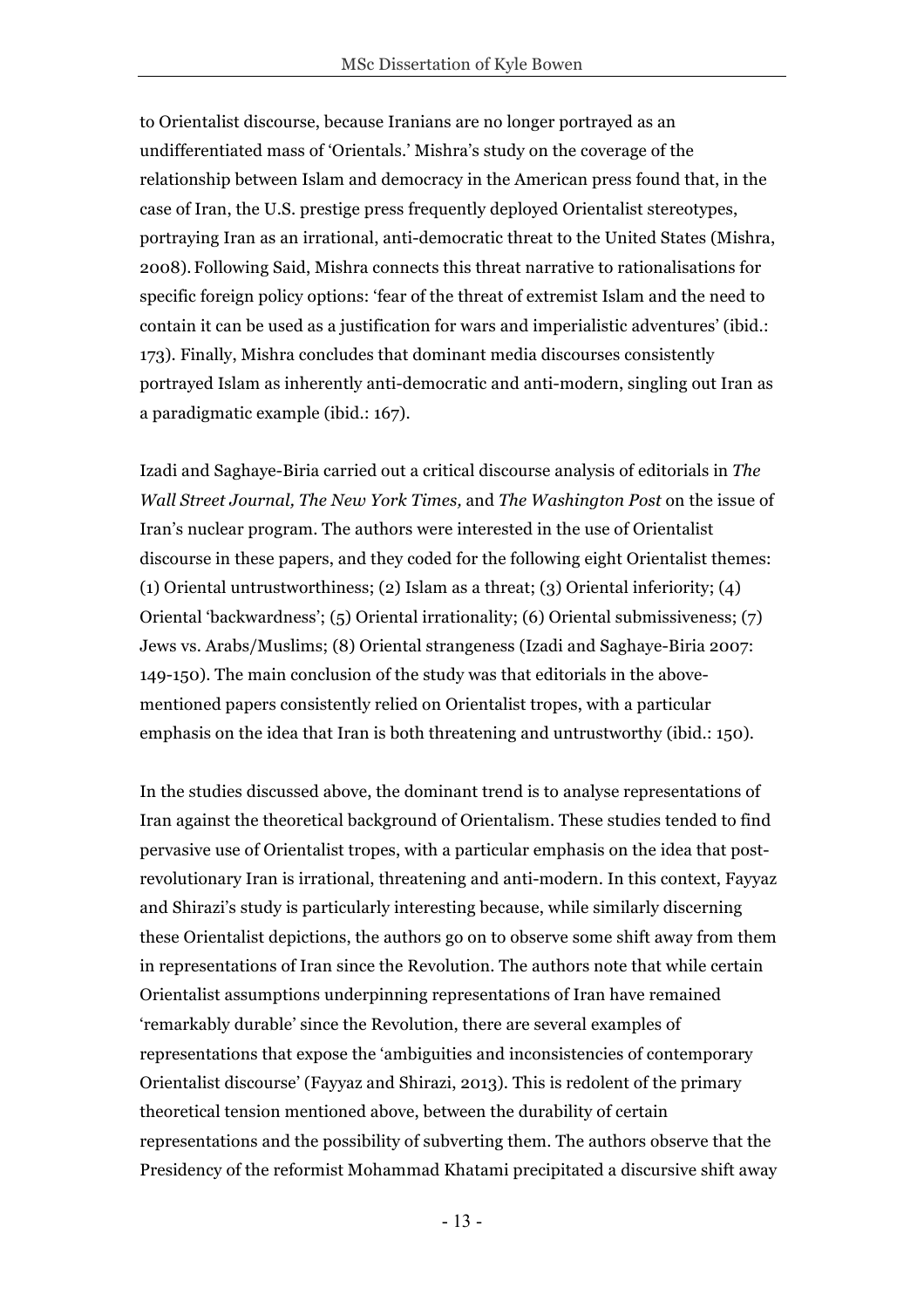from some of Orientalist stereotypes that had characterized previous media coverage. As they explain:

The much-celebrated social thaw under the presidency of Mohammad Khatami (1997– 2005) unfroze journalistic accounts of Iran as a nation that was fast forgetting Khomeini and moving to reclaim its interrupted pre-revolutionary encounter with modernity... Such accounts offer a seeming shift away from Orientalist discourse and its unrelenting divide between the barbaric Orient and the modern Occident; in these more recent representations, Iranians are depicted as embodying and harboring modern attitudes and American cultural proclivities (ibid.).

This conclusion lends support to Khan's claim that changes in foreign leadership can precipitate changes in American media coverage of those countries. In this case, the election of a reformist president brought about a shift away from Orientalist stereotypes and towards more conciliatory rhetoric. The man who succeeded Khatami as president of Iran was Mahmoud Ahmadinejad, who is generally viewed as a conservative figure in Iranian politics (Leverett and Leverett, 2013: 128-129). The authors note that the election of a religious conservative brought about a resurgence of Orientalist representations of Iran in the American media. They point out that 'Ahmadinejad, traditionalism, extremism and anti-Americanism become conflated within the discursive field of the two largest newsmagazines in the United States' (Fayyaz and Shirazi, 2013). Again, changes in leadership seem to be associated with changes in media representations. This tendency serves as the entry point of the present study.

While much has been written about Orientalism and the coverage of Iran in American media outlets, I was unable to find any research examining what impact the 2013 election of moderate candidate Hassan Rouhani as Iran's president may have had on depictions of the Islamic Republic in the American media. As we have seen, Orientalist representations are durable, but they are also subject to challenge and transformation. Fayyaz and Shirazi's study illustrates that changes in Iran's leadership is one potential source of challenge to entrenched stereotypes. This study aims to examine the discursive changes in American media coverage of Iran that Rouhani's election may have brought about.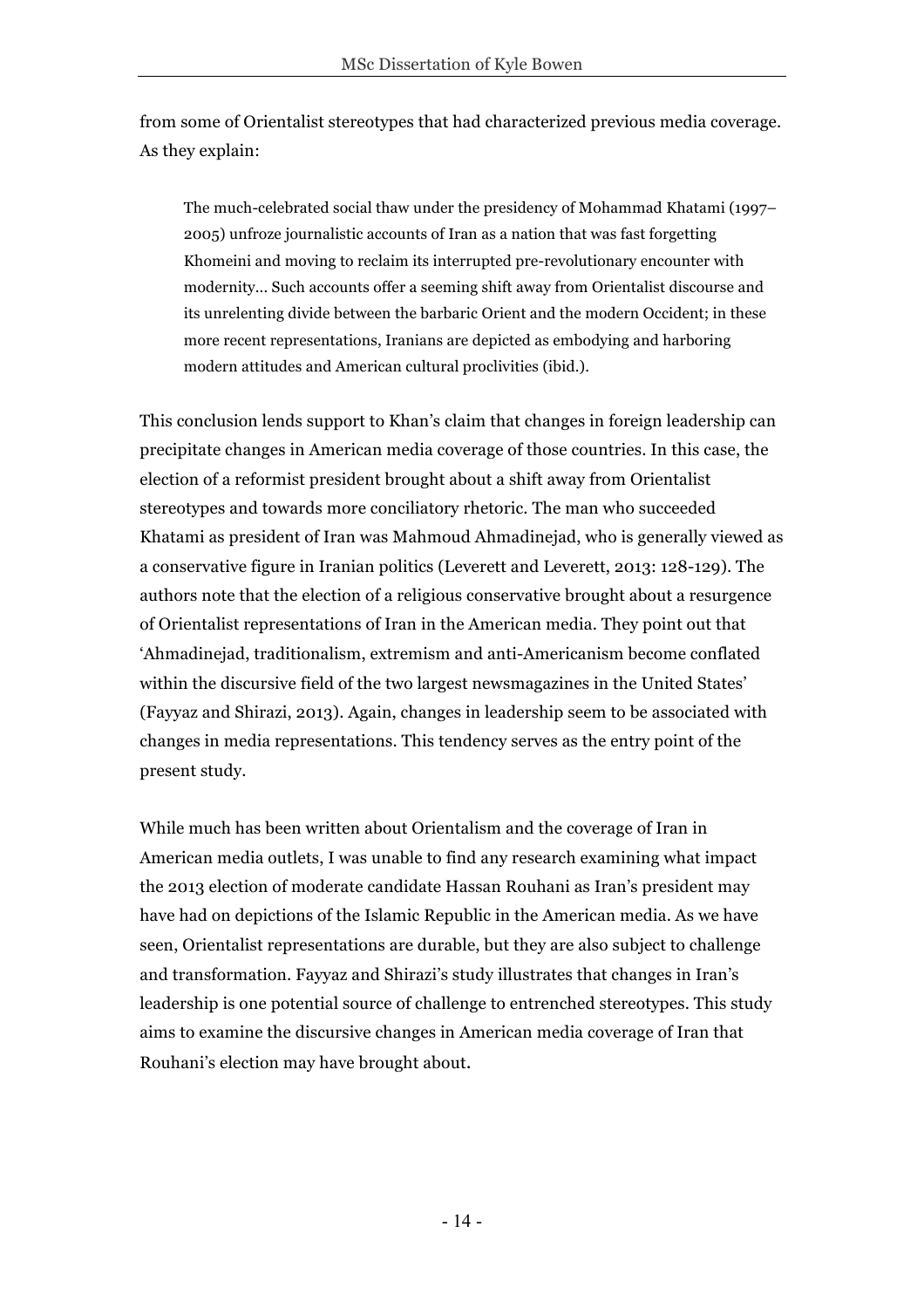## **RESEARCH QUESTIONS**

- (i) How is Iran represented in elite American newspapers?
- (ii) In what ways has the representation of Iran in elite American newspapers changed following the election of Hassan Rouhani as Iranian President?

This study will use critical discourse analysis to compare how elite American newspapers covered Iran before the election to how they covered Iran after the election. This research aims to expose potential sources of challenge to dominant discourses, as well as to shed light on the relationship between discursive and social change.

## **METHODOLOGY**

## **Why discourse analysis?**

The research question concerns whether the 2013 election of Hassan Rouhani as President of Iran has brought about any changes in the representations of Iran in the American press. It would have been possible to address the question of changes in coverage with quantitative methods, such as content analysis. However, as this study is concerned with stereotypes and othering, it is necessary to go beyond a quantitative assessment of the presence or absence of certain words or phrases and instead provide a close reading and detailed analysis of how various textual strategies are deployed to construct social identities and relationships. A simple content analysis (such as counting the recurrence of certain words and phrases) will be used as an entry point for the present study, but the emphasis will be on a qualitative assessment of the various discursive formations used to depict Iranians in the American print media.

As mentioned in the literature review, Stuart Hall argues that one of the reasons difference is so compelling a theme in representation concerns the centrality of difference to the construction of meaning and identity. Hall argues that one of the ways a given national identity is understood is through its opposition to other nations (Hall, 1997: 234-235). In the case of the American press coverage of Iran, several previous studies have noted that articles often deploy Orientalist tropes, which serve to emphasize the difference between the country being represented (Iran) and the putative American reading audience. The crucial point here is that these distinctions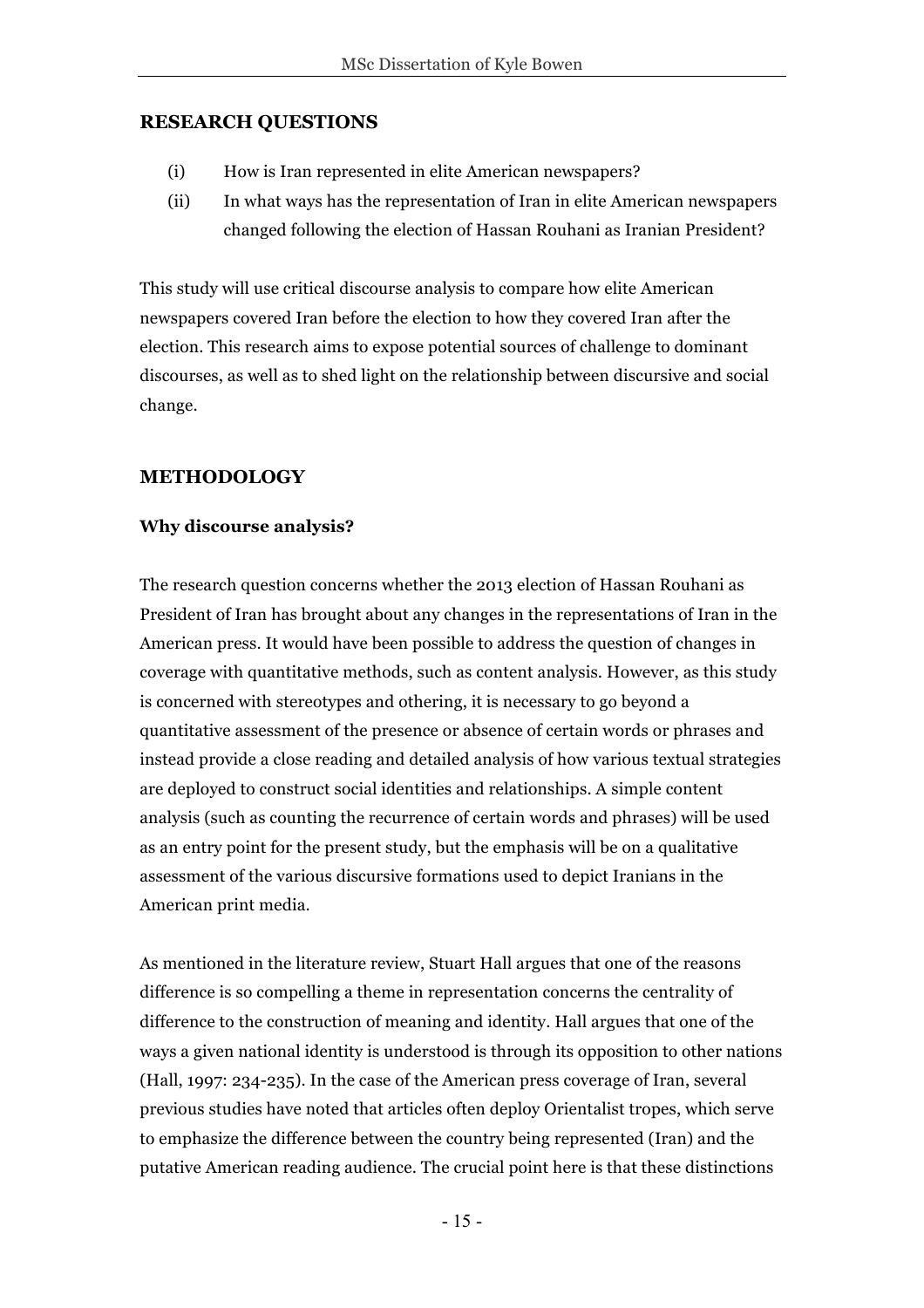are not objective or natural – they are constructed. As Said explains, 'as much as the West itself, the Orient is an idea that has a history and a tradition of thought, imagery, and vocabulary that have given it reality and presence in and for the West' (Said, 1979: 5). The claim that a 'tradition of thought, imagery, and vocabulary' can 'give reality' to the Orient is based on the idea that discourse is constitutive (as opposed to reflective) of social reality. Put another way, representations construct the social world we perceive. Fairclough (1992) delineates three aspects of the constructive effects of discourse, which discourse analysis enables us to unpack:

- (1) Discourse contributes to the construction of social identities and subject positions;
- (2) Discourse helps construct social relationships between people;
- (3) Discourse contributes to the construction of systems of knowledge and belief.

All three of these effects are of great interest to the present study. In terms of social identities, I am interested in how the American media coverage of Iran constructs the identities of Iranians, and what these representations may implicitly suggest about the identities of American readers. As far as social relationships between people are concerned, we saw in the literature review that, while some media representations of the Islamic Republic subsumed all its citizens into a monolithic 'other' category, others made internal distinctions within the Persian polity, between 'progressive' and 'traditional' Iranians for example. As this study is concerned with potential shifts in media discourse about Iran, such distinctions are vitally important, as they would suggest a departure from traditional Orientalist binaries.

Given the geopolitical context of U.S.-Iran relations, the role of discourse in constructing systems of knowledge and belief is also of seminal import for the present study. The absence of normalised diplomatic relations between the U.S. and Iran render travel to the Islamic Republic difficult for Americans. As relatively few Americans have actually visited Iran, much of what they know or believe about the country will be informed by various media representations. The ways in which these representations depict the Iranian nation and its people are thus very consequential. Given that the three aspects of discourse mentioned above are highly relevant to this study, discourse analysis is an appropriate and useful method to interrogate the ways in which certain discourses construct: social identities, relationships and systems of knowledge and belief relating to Iran.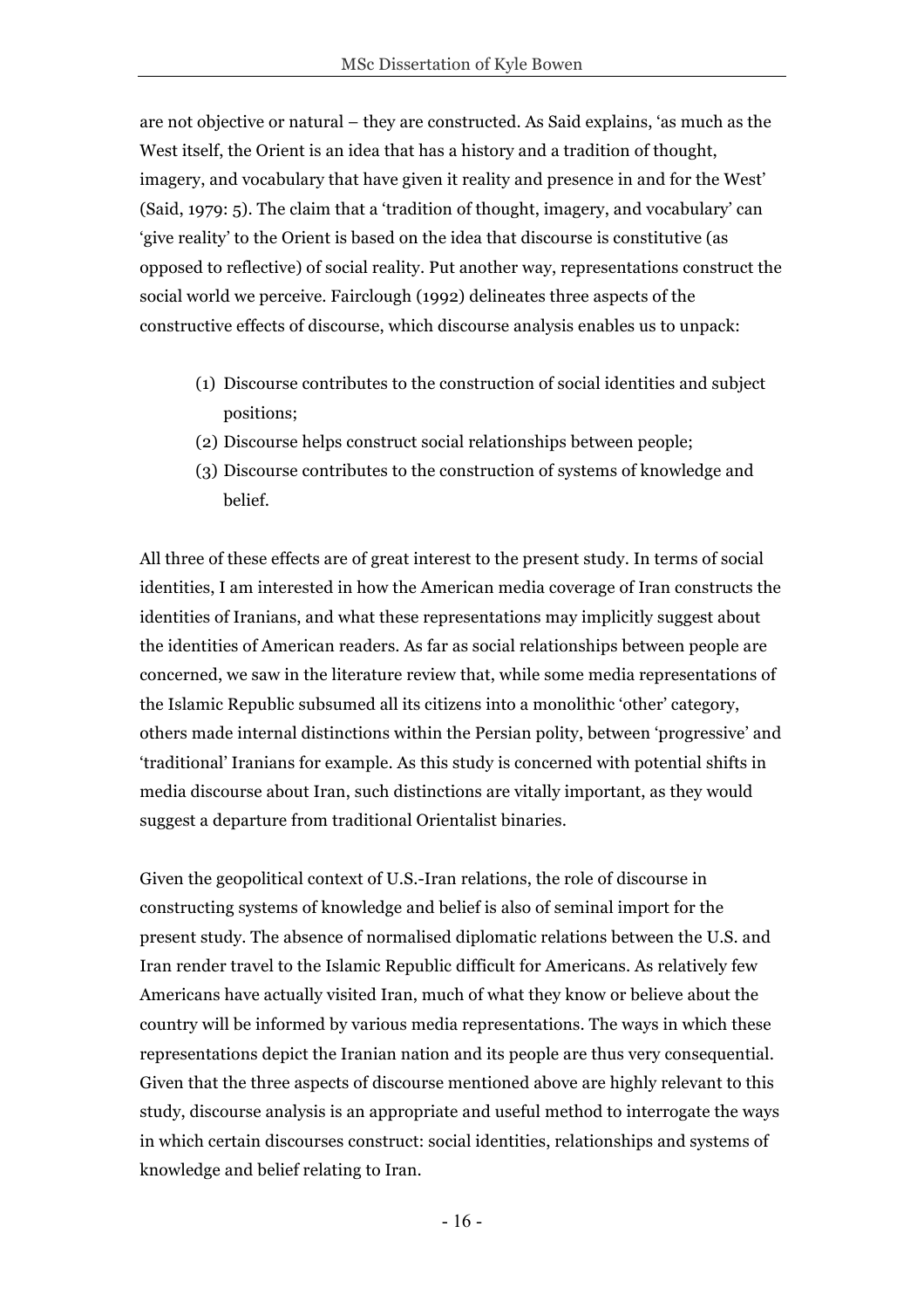Another important issue that discourse analysis enables us to address concerns the question of power. The ability of discourse to construct social identities and contribute to systems of knowledge and belief is not a neutral process; rather, it is a process thoroughly suffused with power relations. Drawing on Foucault, Chouliaraki explains that 'discourse sets up a constitutive relationship between meaning and power in social practice' (2008: 674-675). In other words, defining knowledge and social identities is itself an act of power. Van Dijk (1993: 254) neatly summarises this relationship between discourse and power:

Besides the elementary recourse to force to directly control action… "modern" and often more effective power is mostly cognitive, and enacted by persuasion, dissimulation or manipulation, among other strategic ways to change the mind of others in one's own interests*.* It is at this crucial point where discourse and critical discourse analysis come in: managing the minds of others is essentially a function of text and talk. Note, though, that such mind management is not always bluntly manipulative. On the contrary, dominance may be enacted and reproduced by subtle, routine, everyday forms of text and talk that appear "natural" and quite "acceptable."

One of the most important factors enabling certain discourses to appear 'natural' is intertextuality, i.e. the accumulation of meanings across different texts (Hall, 1997: 232). In the introduction to her book *Epic Encounters,* McAlister explains how intertextuality influences American representations of the Middle East: 'Cultural productions help make meaning by their historical association with other types of meaning-making activity, from the actions of state policymakers to the marketing of Bible prophecy…By focusing on the intertextuality*…* and the common logic of diverse representations, I indicate the ways in which the production of a discourse about the Middle East comes to be understood as authoritative, as "common sense"' (2001: 8). As discussed in the literature review, one of the recurrent themes of previous studies on representations of Iran in the American press is the persistent use of Orientalist stereotypes.

The repetition of these tropes, over time and across a myriad of different media texts, serves to naturalise them and enable them to assume the guise of common sense. Critical discourse analysis is an excellent method to interrogate the ways in which certain uses of language facilitate this process of naturalisation. As Fairclough explains, critical discourse analysis is a useful tool to unpack the "'common sense"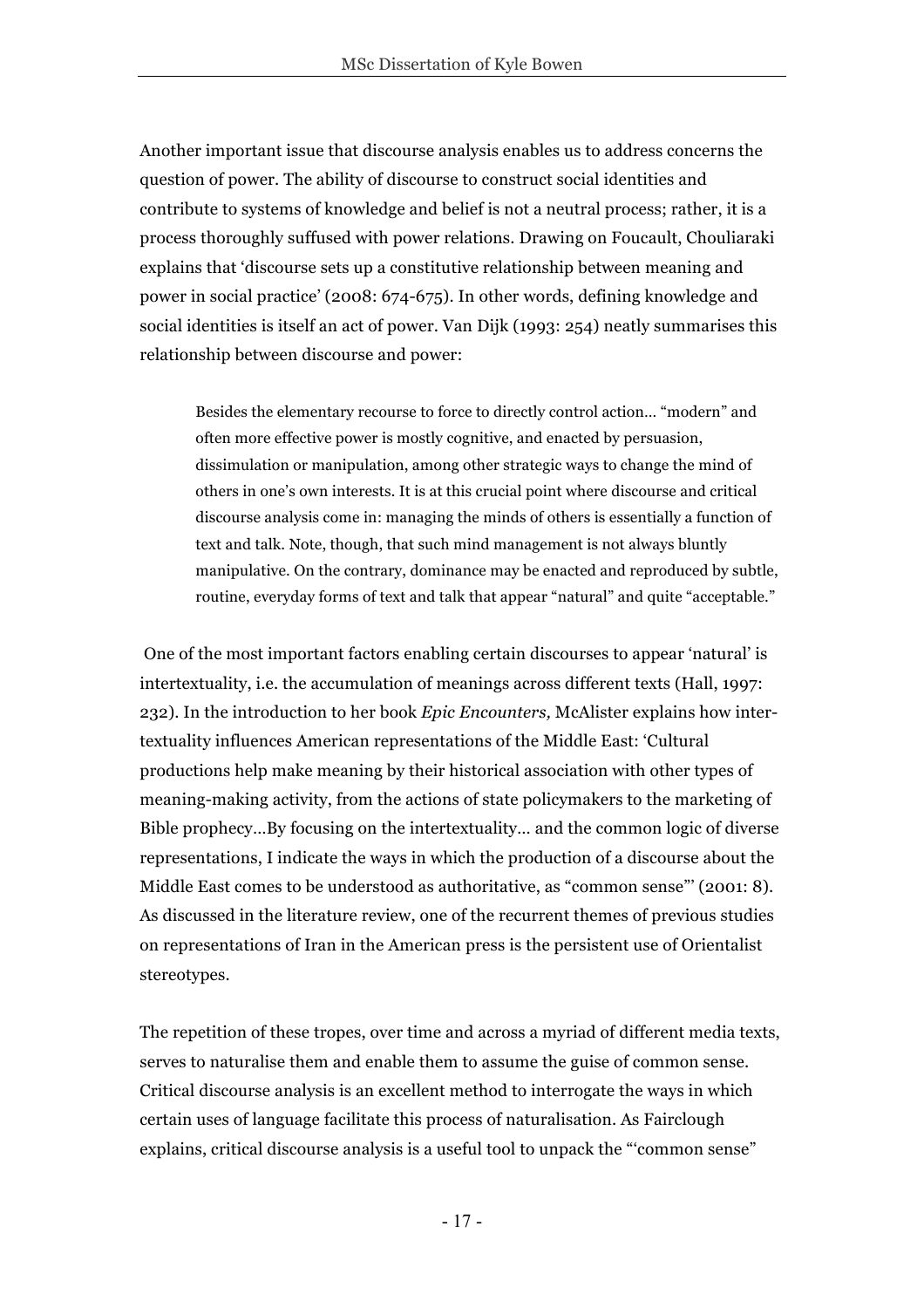assumptions which are implicit in the conventions according to which people interact linguistically' (quoted in Philo, 2007: 184).

Despite the benefits of discourse analysis discussed above, this methodology does carry certain risks and drawbacks. One potential problem with discourse analysis concerns the issue of operationalization. Certain types of questions may naturally lend themselves to discourse analytic methods, yet as Fairclough notes, 'there is no set procedure for doing discourse analysis' (1992: 225). This means that while discourse analysis may be a useful method to engage with my research question, the specific process for operationalising this project is not immediately obvious. Moreover, as Gill points out, 'the same text can be interrogated in a whole range of different ways by discourse analysts' (1996: 144). Therefore, the interpretations of the media texts I produce and discuss in this study will by no means be the only possible readings of the texts under consideration. I will attempt to mitigate this limitation by providing ample textual evidence in support of the readings I produce. This approach coheres with Fairclough's argument that the 'main way of justifying an interpretation is through text analysis, by showing that your interpretation is compatible with the features of the text' (Fairclough, 1992: 232).

The final potential problem with discourse analysis is that its focus on media texts neglects the question of audience reception. Suggestions can be made about what certain representations invite the audience to conclude, but discourse analysis cannot definitively tell us whether or not the audience reaches those conclusions. It would therefore be useful to supplement this approach with a methodology that addresses audience response, such as interviewing or focus groups. Time and space constraints do not enable me to pursue these supplemental methods here.

#### **Process: Operationalizing the Research Question**

#### *Sampling*

In order to examine potential changes in discourse brought about by the 2013 election, I have selected one sample of articles published before the election, and one sample of articles published after. The first sample was obtained by searching the LexisNexis database for articles published between January 1, 2012 and March 31, 2012, using 'Iran' as the search term. Articles containing fewer than ten mentions of the term 'Iran' were excluded, in order to narrow the focus to articles that discussed the Islamic Republic in detail. These articles were then arranged chronologically, and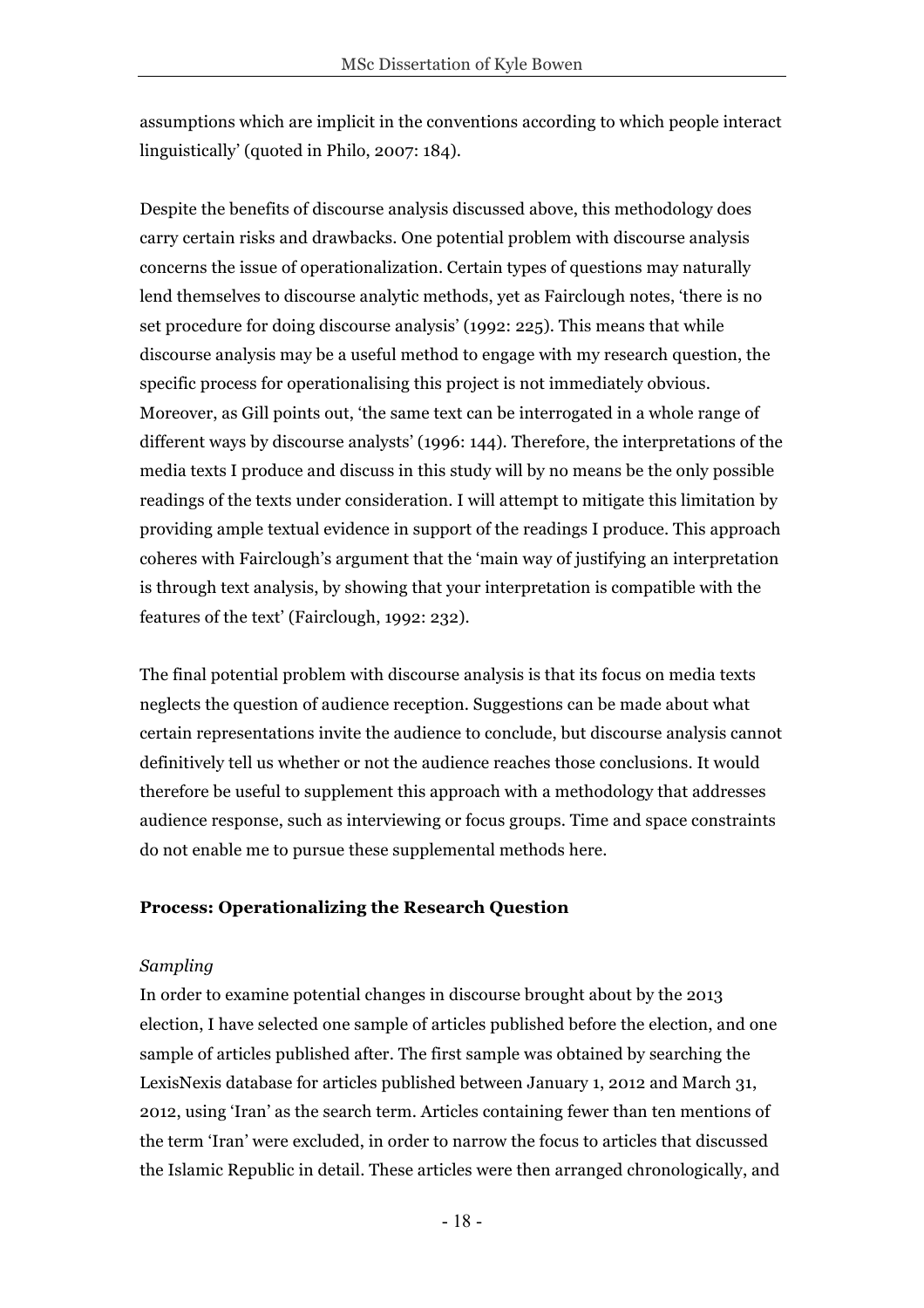every ninth article was selected for analysis in order to render the sample manageable and allow for several close and detailed readings of the texts under consideration. The second sample was obtained using the same method, searching for articles published between June 16th, 2013 and September 16th, 2013. The aim was to select samples as temporally proximate to each other as possible, in order to strengthen the integrity of the comparison. While the campaign period officially began in mid May, informal electioneering began well before that. A report by The Project on Middle East Democracy notes that outgoing President Mahmoud Ahmadinejad 'continued to position [his close confidant Esfandiar Rahim] Mashaei as a likely successor during his last two years in office' (Tavarna, 2013).

I selected the period of April 1st, 2012 through July 1st, 2012 for the first sample in order to strike a balance: beginning just over a year before the date of the official registration of the candidates (May 7) this period spans the second quarter of the year before an election year (BBC News, 2013b). It is temporally proximate enough to the election to ensure a fair comparison, yet it is temporally distant enough to give a relatively clear picture of how Iran is 'normally' covered, i.e. how it is covered when no elections or campaigning is taking place. This first sample will provide a baseline picture of Iran coverage with which the post-election coverage will be compared. The election itself took place on June 14th, and Hassan Rouhani's victory was announced on June 15th. I have thus selected to begin the second sampling period on the following day, June  $16<sup>th</sup>$ , and end it three months later, on September  $16<sup>th</sup>$ .

Selecting to begin a sample the day after a presidential election does carry risks. As presidential elections are liminal and rare events (they take place in Iran once every four years), it would not be surprising to observe temporary shifts in media coverage in the days immediately preceding and following the election. However, the duration of the sample (three months) is long enough to offset any potential ephemeral shifts in coverage that may be found in the election's immediate aftermath. Moreover, the liminality of elections furnishes a further justification for the selection of the second sampling period. Fairclough argues that one useful selection strategy is to focus on 'moments of crisis,' as they may destabilize assumptions that may have been normalised by dominant discourses. As he explains, 'such moments of crisis make visible aspects of practices which might normally be naturalized, and therefore difficult to notice' (1992: 230). Rouhani's election was not a "crisis" per se, however the inauguration of a new president can portend changes in the way a nation or government is perceived. This is of particular interest for the present study because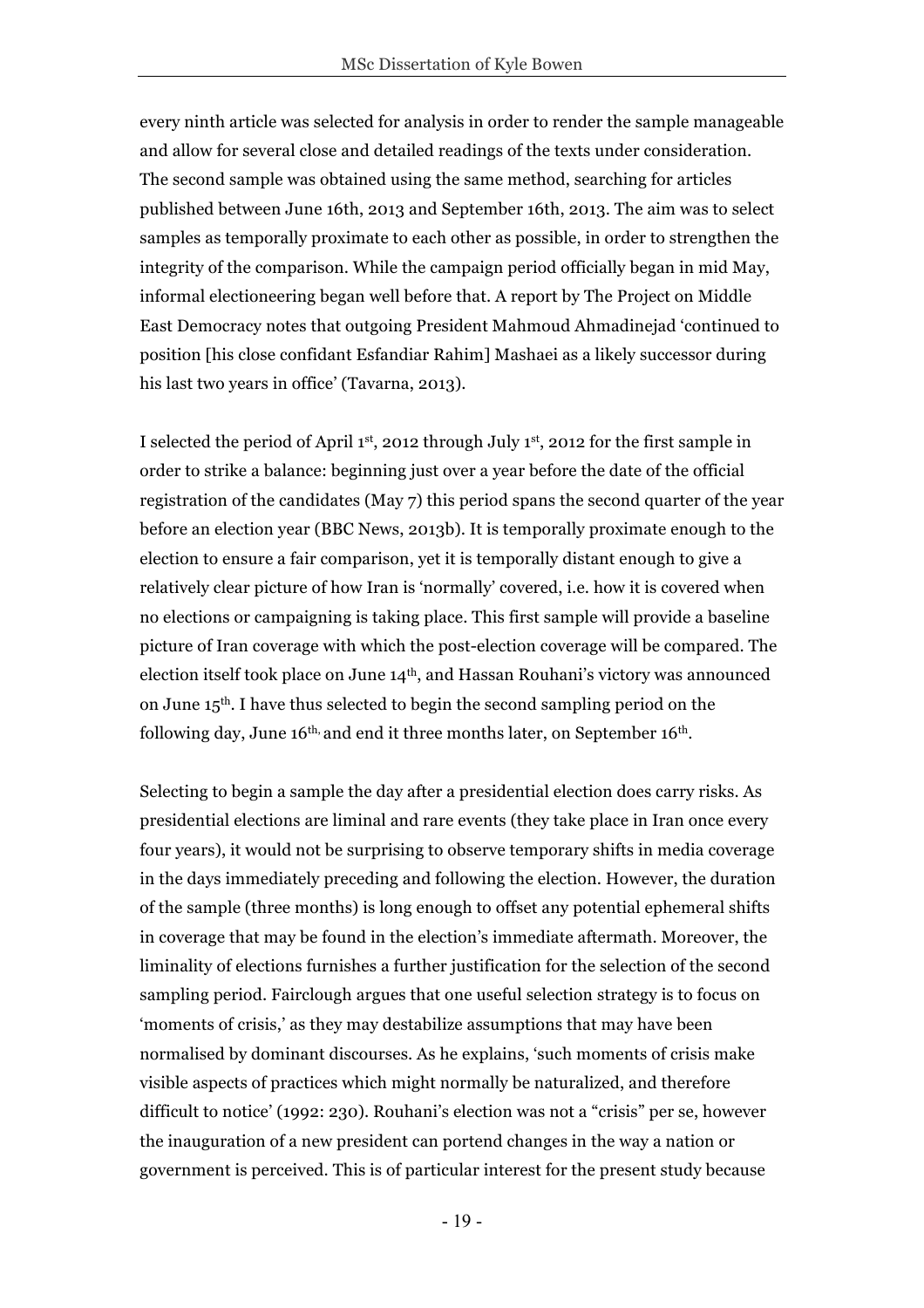Rouhani's campaign made explicit his desire to adopt a more conciliatory attitude towards the United States (Bozorgmehr and Martinez, 2013). The shift in diplomatic posture could therefore serve to expose discursive elements in American representations of Iran that have become naturalized.

#### *Justification for newsapers selected*

I have selected *The New York Times* and *The Washington Post* for a few reasons. First, as Izadi and Saghaye-Biria (2007: 148) point out, these publications 'are leading newspapers with regard to the coverage of international news and views, drawing readers from every state and around the world.' *The Washington Post* has won 47 Pulitzer Prizes, and in 2008, the paper was awarded 6 Pulitzers, the second most of any publication in a single year (behind *The New York Times)* (Perez-Pena, 2008). While it is technically not a national newspaper, *The Washington Post* is the most prominent paper in the nation's capital. *The New York Times,* according to the Encyclopaedia Britannica (2014), has 'long [been] the newspaper of record in the United States and [is] one of the world's great newspapers.' Moreover, as Golan observes, 'elite newspapers such as *The New York Times* serve an intermedia agendasetting function for other news sources, in particular with regard to the coverage of international events and issues' (quoted in Izadi and Saghaye-Biria, 2007: 148). I intended to include *The Wall Street Journal* as well, however issues of access precluded this possibility.

#### *Coding*

As mentioned in the literature review, Izadi and Saghaye-Biria's study coded for eight Orientalist themes: (1) Oriental untrustworthiness; (2) Islam as a threat; (3) Oriental inferiority; (4) Oriental "backwardness"; (5) Oriental irrationality; (6) Oriental submissiveness; (7) Jews vs. Arabs/Muslims; (8) Oriental strangeness (ibid.: 149- 150). This approach is useful, as it provides a framework for operationalising a research question concerned with Orientalist representations. Since Orientalism constituted one of the core theoretical tenets underpinning this research, I have drawn from this approach in constructing my coding framework, adapting it to suit the exigencies of this study. In addition, I have also coded for binary oppositions. However, as this study aims to investigate potential shifts in discourse about Iran (including shifts away from Orientalist tropes), the above framework is not sufficient. I have supplemented it by additionally coding for references to Islam, as well as the absence of such references, in articles about Iran. The coding framework is attached in the appendix.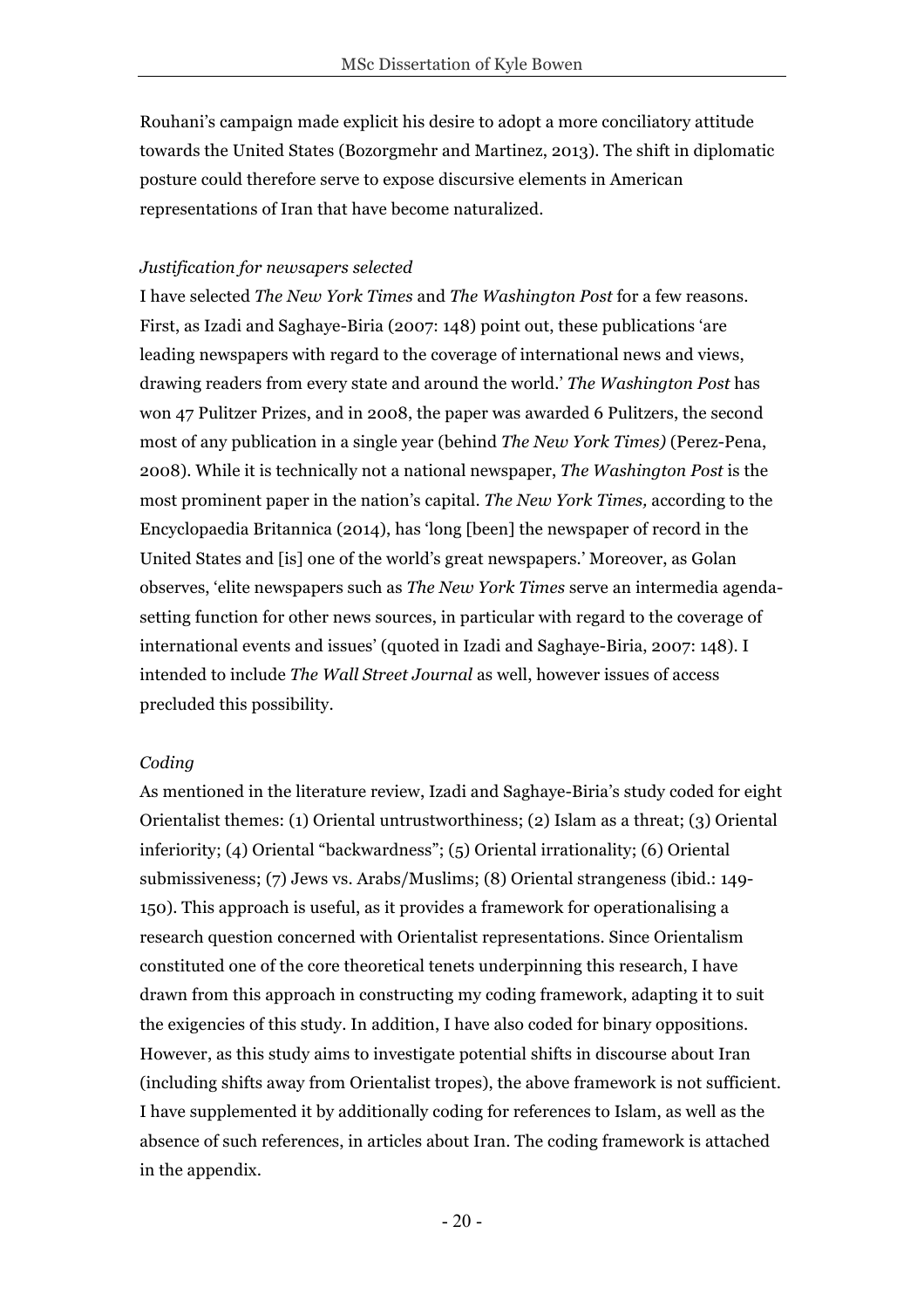## **DISCUSSION AND ANALYSIS**

Comparative analysis of the two samples revealed that while there was significant discursive continuity between the two, an important shift in the discourse could also be detected. This section is divided into three parts. The first will discuss the discursive continuities between the samples. The second part discusses the shift in the discourse that was observed. The third section discusses the absences in the discourse of both samples.

According to Fairclough (1992: 62), discourse should be analysed in a '3-dimensional framework as text, discursive practice, and social practice.' This analysis will address the textual dimension by outlining passages from the texts under consideration and grouping them according to four themes: intransigence, untrustworthiness, isolation and the necessity of force. These features of the text will then be linked to the discursive practices of which they are a part. This may involve discussion of intertextuality, as well as the conditions of the consumption and production of the texts in question. The dimension of social practice will be addressed by relating these discursive practices to the broader social practices in which they are imbricated. This discussion will cover the power relations and ideological assumptions that these discursive practices propagate. It should be noted that the discussion and analysis does not necessarily proceed in the order in which the dimensions were described above.

### **Discursive Continuities**

#### *Intransigence*

The notion that Iran's leadership is rigid, unreasonable, and strongly opposed to any compromise was a persistent theme in the articles under consideration. One of the most common lexical choices used to denote this is the term 'hard-line,' which Merriam Webster (2014) dictionary defines as 'advocating or involving a rigidly uncompromising course of action.' This adjective was frequently applied to Iranian leaders. Examples from the first sample include references to Iran's 'hard-line leadership' (Erdbrink, 2012) as well as 'hard-line conservative elements in Iran' (Gladstone, 2012). The second sample features references to 'the ruling hard-liners' (Erdbrink, 2013) and 'hard-line conservatives aligned with the Supreme Leader' (ibid.). This phrase was almost exclusively reserved for Iranians. In fact, variations of the term appear 17 times throughout both samples; in 16 of these instances, the term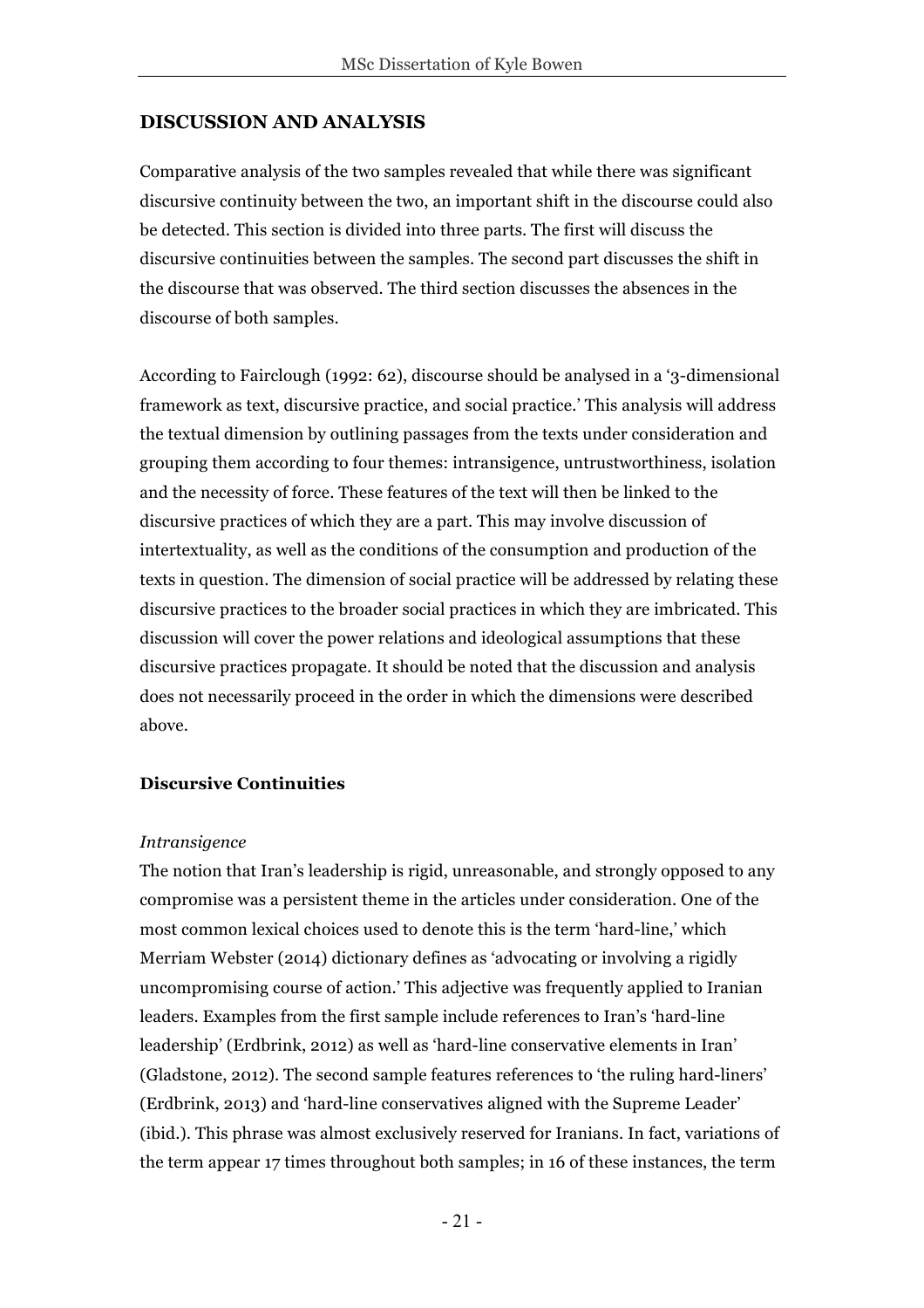is applied solely to Iranians. In one case, it is applied to both Iranians and Americans: 'Current and former U.S. officials acknowledged that pressure from hard-liners on both sides could undercut efforts to reach a compromise' (Warrick, 2012).

#### *Untrustworthiness*

Another recurrent theme throughout both samples concerns the notion that Iranians are untrustworthy. This generally occurred in the coverage of nuclear negotiations, and proceeded by first constructing a binary between Iran and the West, and then casting aspersions on Iranian motives. There are several examples of this from both samples. In the first, one article notes that 'Western governments are …urging Iran to admit it had a secret nuclear weapons program in the past and to stop producing a more purified form of enriched uranium that can be quickly converted to weaponsgrade fuel. Iran insists that its nuclear program is entirely peaceful' (ibid.). Another explains that 'Iran says its nuclear program is for peaceful purposes, but Western leaders say they suspect it is intended to achieve the capability to build nuclear weapons' (Cowell, 2012). A third observes that 'Western countries suspect the enrichment is a cover by Iran to develop the capability to make nuclear weapons. Iran contends its activities are peaceful' (Gladstone, 2012). The second sample features many similar constructions. One article mentions Iran's nuclear program, 'which Western nations suspect is aimed at enabling Iran to build a nuclear weapon despite the country's repeated assertions that its intentions are peaceful and lawful' (Gladstone, 2013b). Another article notes that 'Iran insists that its program is peaceful, while the United States and other Western nations suspect that Iran is seeking the ability to build nuclear weapons' (Erdbrink and Gladstone, 2013).

Not only does each of these phrases reinforce the boundary between Iran and the West, they also present the former as both perfidious and threatening. By continually reasserting the claim that Western leaders 'suspect' Iran is developing nuclear weapons *despite* Iran's claim that its program is entirely peaceful, these articles leave the unmistakable impression that the statements of Iranian leaders are not to be trusted; no matter what Iranians say, Western suspicions remain. Compounding this impression is the frequent use of the term 'suspect,' which connotes furtive wrongdoing. This interpretation gains further strength when the conditions of text consumption and production – pursuant to Fairclough's discussion of discourse practice (1992: 232) – are considered. These articles were written for – and published in – elite American newspapers for a putative American reading audience. It is very likely that American readers will identify with 'Western leaders' rather than the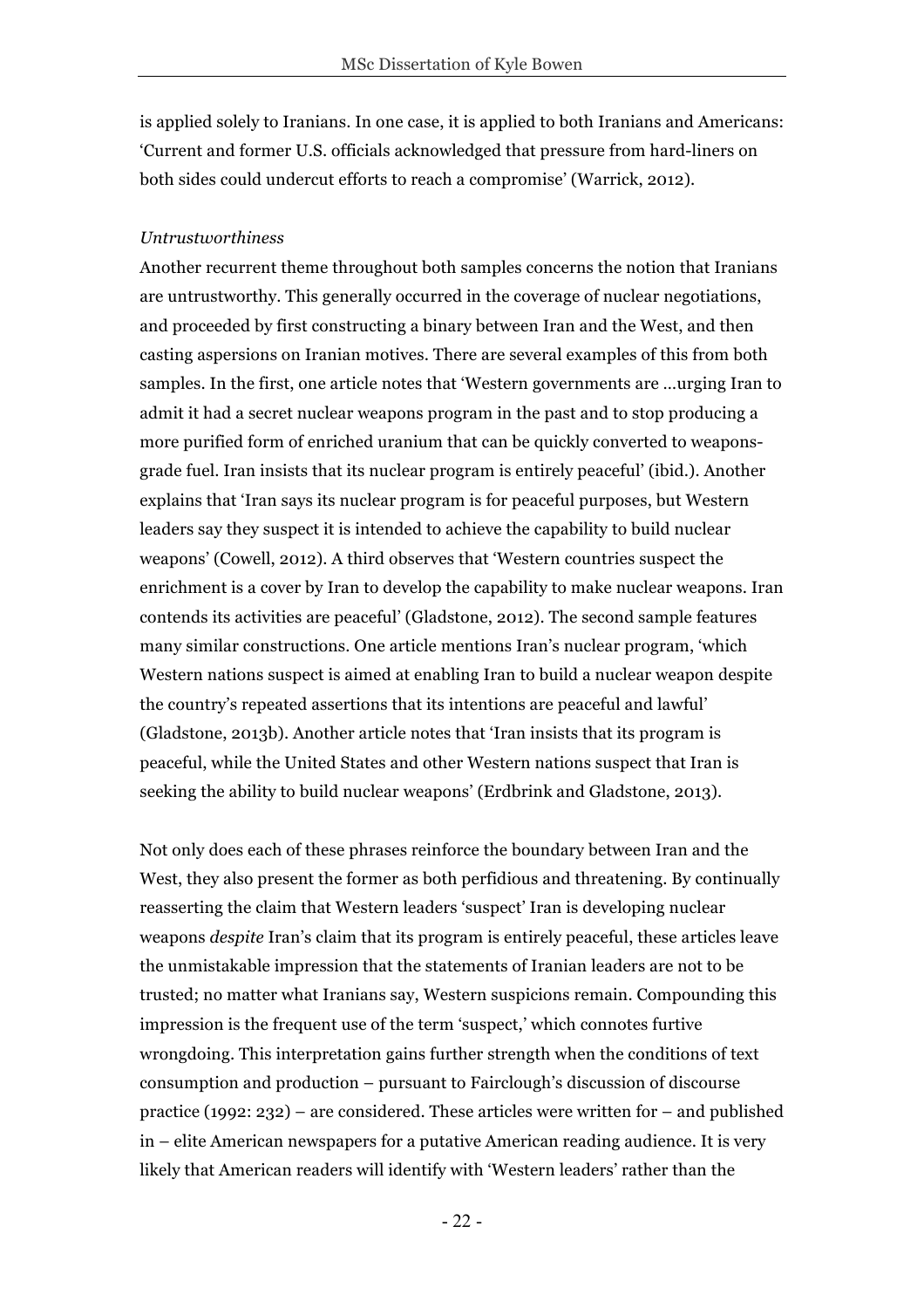Iranian government. The depiction of Iranians as untrustworthy is quite explicitly linked to a threat narrative, since the subject about which Iran's leaders are 'suspected' of misleading the West concerns the production of nuclear weapons. All of this serves to underscore the Orientalist binary between Iran and the West.

#### *Isolation*

A theme closely related to the notion of Iran as untrustworthy is the idea that Iran is 'abnormal,' isolated, and different from other nations. One of the articles in the second sample features a passage which illustrates the connection: 'Iran contends the enrichment is for peaceful purposes, but *much of the world suspects* it is meant to achieve the ability to make atomic weapons' (Gladstone, 2013a; emphasis added). Iran is here accused of misleading not just 'Western leaders,' but also 'much of the world.' The binary opposition constructed in this sentence underlines Iran's isolation by juxtaposing it with the majority of the globe.

One of the main conclusions of Izadi and Saghaye-Biria's study was that editorials in elite American newspapers labelled Iran 'a rogue nation whose word can never be trusted' (2007: 150). The authors then connect this framing to Islam: 'Iran is considered a rogue nation because of the nature of its government, which is Islamic' (ibid.). In other words, there is a connection between isolation, threat, mistrust and Islam. The findings of the present study support this notion.

#### *Necessity of Force*

An article in the first sample suggests that the prospect of a war between the United States (along with Israel) and Iran 'might well help the ayatollahs… by igniting a nationalist backlash that would bolster their rule' (Kristof, 2012). Iran's leadership is here presented as stalwart and reactionary, craving a war with the West to entrench its power. The implication is that war would be beneficial for the 'ayatollahs' because the 'rogue state' they rule cannot sustain itself through 'normal' diplomatic and peaceful means. This framing is thus related to the themes of isolation and intransigence. In a passage from an article from the second sample, the link can be seen more clearly: 'Iran's supreme leader, Ali Khemenei…has made confrontation with the United States the centrepiece of his rule. Only internal pressure and the threat of U.S. military action will cause Khamenei to accept a nuclear deal' (Hadley, 2013). The claim that confrontation with the U.S. was the 'centrepiece' of Khamenei's reinforces the orientalist binary between the U.S. and Iran, and lends further credence to the theme of intransigence. Further evidence in support of this reading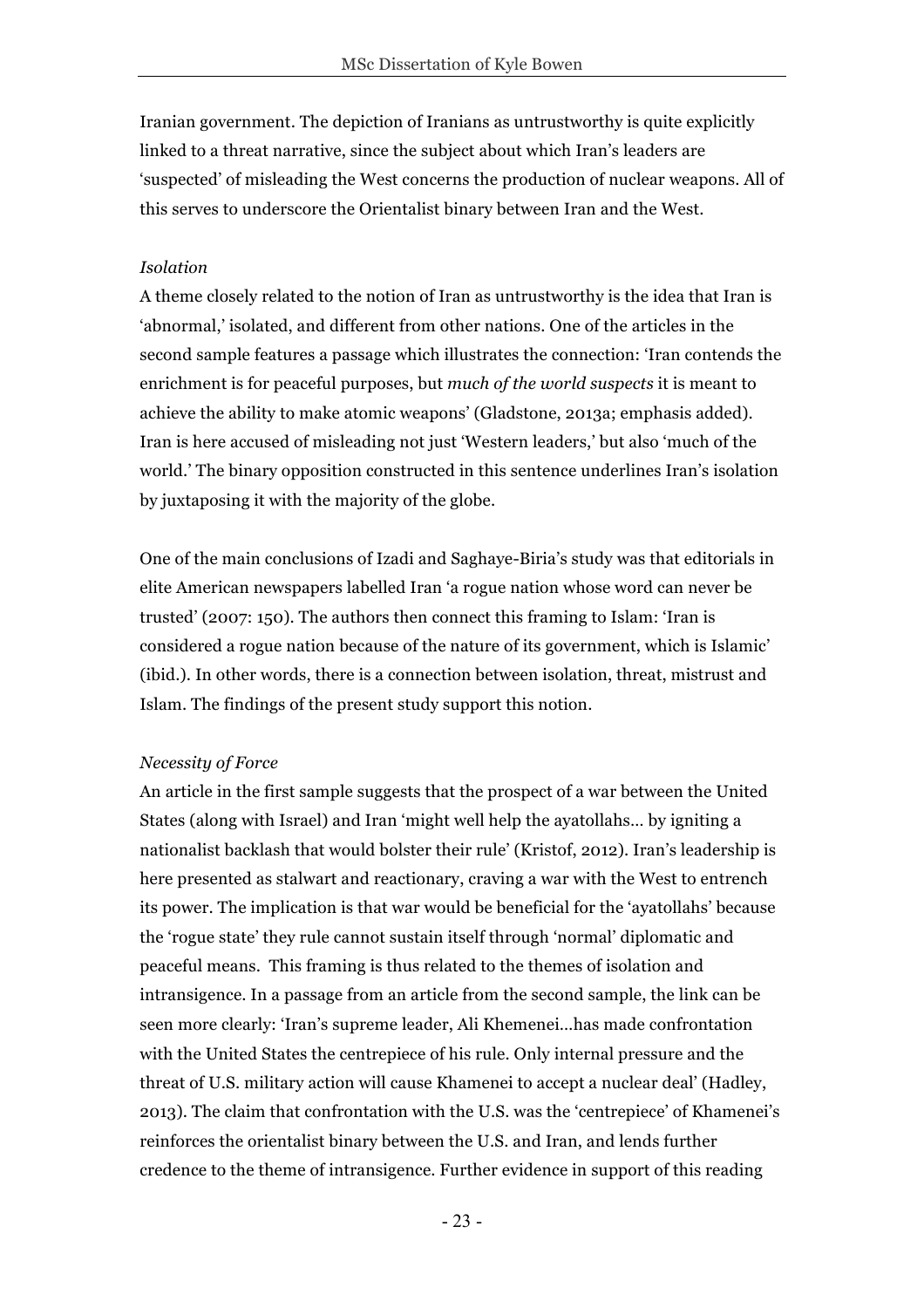can be found in the assertion that the only way Khamenei would accept a compromise is if he is compelled to by the threat of military intervention. The clear implication is that Iran's Supreme Leader is reactionary and intransigent and he cannot be dealt with through rational means such as diplomacy; force is the only language he will understand. This is an illustration of the dimension of social practice in discourse analysis. By presenting Iranians as untrustworthy, intransigence and isolated, these representations can be used to justify military intervention.

#### **Discursive Shifts**

As discussed above, the primary source of discursive continuity between the two samples was the persistent use of Orientalist tropes, especially stereotypes and binary oppositions. Iranian leaders were variously portrayed as stubborn, untrustworthy, dangerous and reactionary. These depictions lead to the presentation of Iran as abnormal and isolated internationally. One of the sources of isolation is the Islamic nature of Iran's government. Throughout both samples, then, representations of Iran featured several Orientalist tropes that overlapped and reinforced each other: intransigence, untrustworthiness, strangeness and Islam as a threat. However in the second sample, intimations of a trend towards the disentangling of Islam from this regime of representation can be detected. That discursive shift is discussed in detail below.

#### *Clerical Moderation*

Throughout both samples, Islam is presented as a potential explanatory variable for the intransigence and isolation of Iranian leaders. Yet in the second sample, the recurrent appearance of a specific collocation suggests for the first time that Islam may also be a source of accommodation. In articles published after Rouhani's election, the phrase 'moderate cleric' appeared several times, usually in reference to the newly elected president himself. One article notes that 'a moderate cleric won the presidential election' (Gladstone, 2013b). Another refers to Rouhani as 'a moderate cleric who has made improved relations with the United States an important goal' (Gladstone, 2013a). A third article describes Rouhani as 'a cleric and a relative moderate within Iran's leadership' (Warrick, 2013). A fourth discusses 'hard-liners who have felt marginalized since Rouhani, a moderate cleric and former nuclear negotiator, won Iran's June 14 Presidential election resoundingly' (Rezaian, 2013). A fifth article furnishes a variation on this construction: 'voters here overwhelmingly elected a mild-mannered cleric' (Erdbrink, 2013).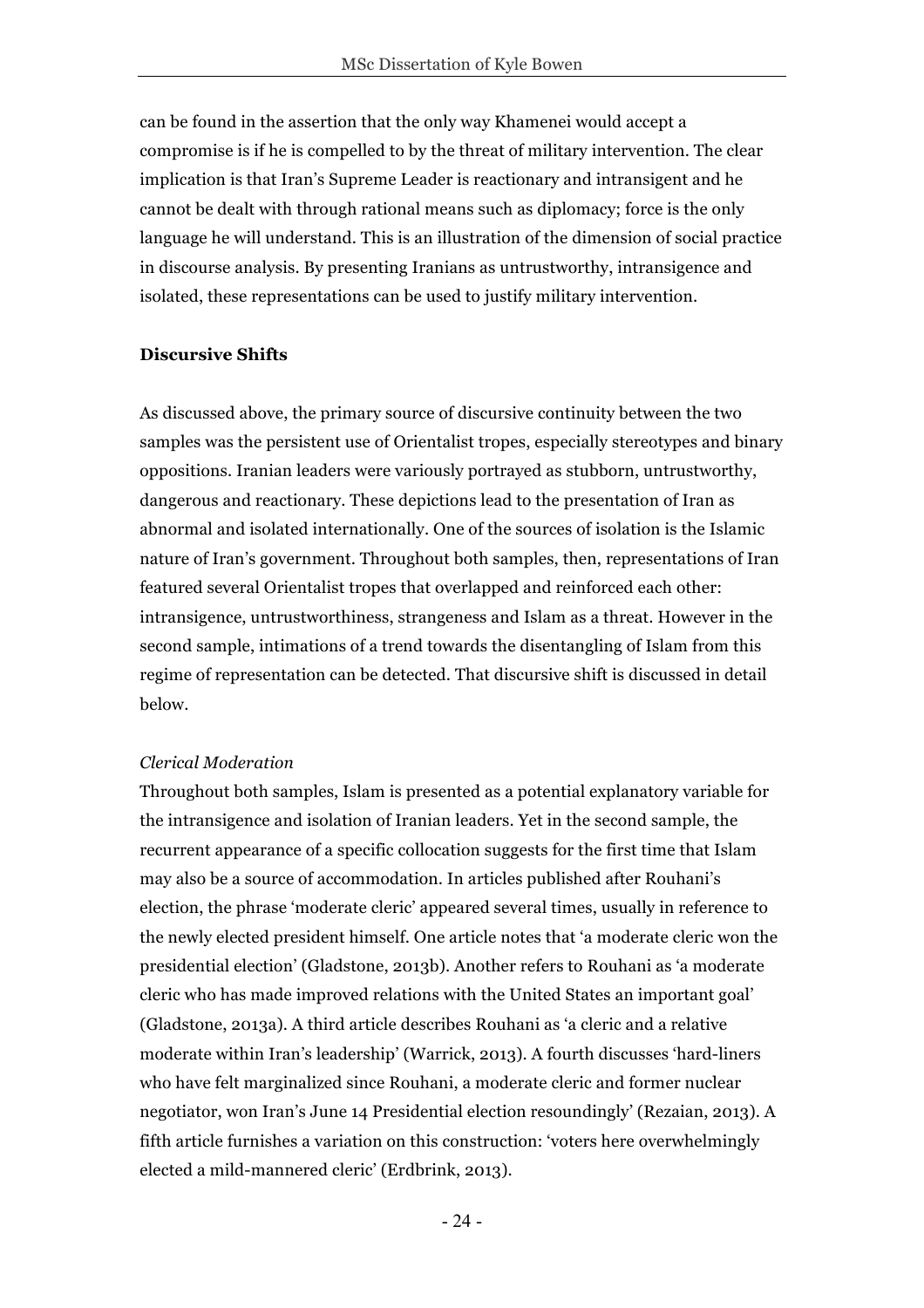In each of these cases, a reference to Islam ('cleric') is preceded by a neutralising qualifier. The phrase 'moderate cleric' (or any variation thereof) does not appear in the first sample, and, in the second sample, Rouhani's clerical status is never mentioned without being accompanied by a qualifying adjective ('moderate,' in most cases). The persistent tendency to accompany a reference to Islam with the term 'moderate' implies a deviation from the normal state of affairs. In other words, it implies that there is something aberrational and noteworthy about a moderate Muslim. The line of reasoning that underpins this reading has some precedent.

In her study of the representation of class on reality television programs, Grindstaff notes a tendency for discourses of race and class to reinforce one another. The overrepresentation of people of colour among the poor and working classes seemingly naturalises the intersection between them (Grindstaff, 2011: 200). Through an analysis of a reality television program she refers to as "*Randy*" (a pseudonym), she explains how the use of a specific qualifier in the description of Caucasian participants indicates that their behaviour deviates from what would normally be expected. 'The favoured term for describing *Randy* guests – "white trash" – underscores the race/class nexus through its use of the racial qualifier: when white folks act like trash, their whiteness needs to be named, because it is understood as exceptional to the "normal" way of being white' (ibid.). The use of the phrase 'moderate cleric' illustrates a variation of this dynamic: when Muslims act 'moderate' or 'mild-mannered,' their clerical status must be named because such behaviour is viewed as an aberration from the 'normal' state of affairs. Consideration of these specific textual examples against the broader field of discourse practices – especially their intertextual relations to other discourses – provides further support for this reading.

As discussed in the literature review, the depiction of Islam as a threat to the West – and the United States in particular – has a well-established legacy. The discourse of the "threat of Islam" was often explicitly connected to Iran. Indeed, Esposito notes that 'for more than a decade Iran represented the embodiment of the Islamic threat' (1995: 101). Moreover, several empirical studies of American media coverage of Iran noted the persistent tendency to portray Islam as a threat. For example, Said observes that in elite American publications, 'one would keep coming up against the information that Iranians are Shi'ites who long for martyrdom' (1981: 98). The notion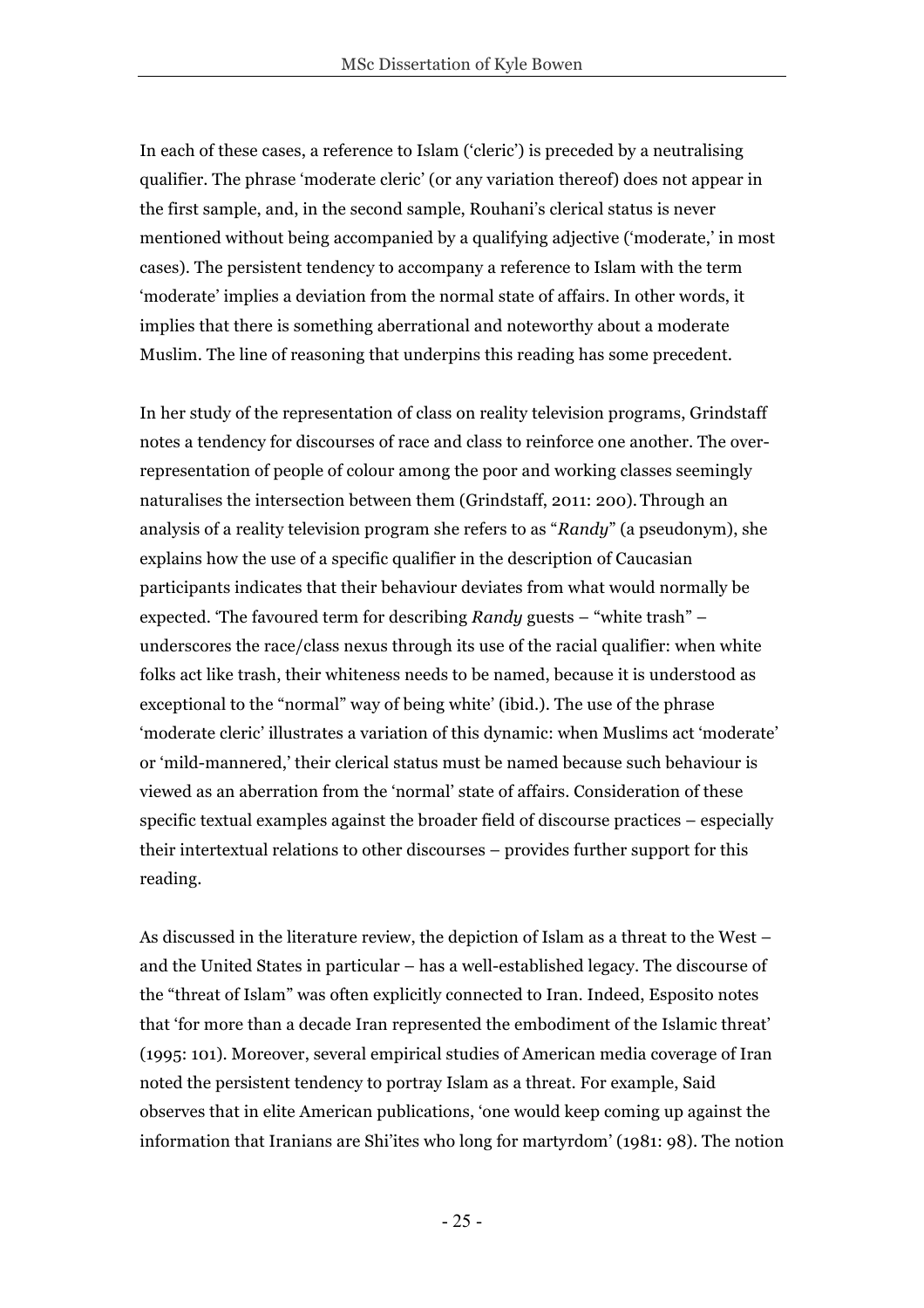that Islam is a source of danger and fanaticism is thus firmly entrenched. Against this backdrop, then, the association of Islam with moderation is indeed noteworthy.

The appearance of the phrase 'moderate cleric' in the second sample illustrates the dialectical relationship between discursive continuity and discursive change in American media coverage of Iran. On the one hand, the persistent use of a neutralising qualifier preceding the term 'cleric' indicates that the association of Islam and moderation represents an aberrant state of affairs, thereby reinforcing the idea of Islam as fanatical and threatening. However, the use of this phrase also introduces a distinction *within* Islam, thereby obviating the Orientalist tendency to treat Islam as a monolithic and unchanging entity. It therefore can be seen as an intimation of a discursive shift away from previous discourses about Iran.

Close readings of some of the passages in the articles which use the phrase 'moderate cleric' further support this interpretation. Consider, for example, the description of Rouhani as 'a moderate cleric who has made improved relations with the United States an important goal' (Gladstone, 2013a). By foregrounding Islam in the description of an Iranian leader's objective to improve relations with the United States, this representation introduces several potential challenges to the dominant discourse. First, it undermines the trope of Iranian intransigence by discussing Rouhani's desire for rapprochement with the United States. Second, it challenges the idea that Islam is pathologically hostile to the West. Third, it extricates the hostility from the juxtaposition between the United States and Iran.

Narratives of Islam as threat, intransigence and isolation tended to overlap and reinforce each other throughout both samples. Yet in the second sample, we begin to see signs of a disentangling of these narratives. The association of Islam with moderation, which only appeared in the second sample, illustrates a slight shift in the discourse away from Orientalism in the aftermath of Rouhani's election. A close reading of another instance in which the phrase "moderate cleric" appears furnishes additional evidence for this interpretation.

One of the articles from the second sample discusses 'hard-liners who have felt marginalized since Rouhani, a moderate cleric and former nuclear negotiator, won Iran's June 14 Presidential election resoundingly' (Rezaian, 2013). The contrast between a 'moderate cleric' and 'hard-liners' challenges the association between Islam and intransigence by placing a lexical marker of Islam ('cleric') in opposition to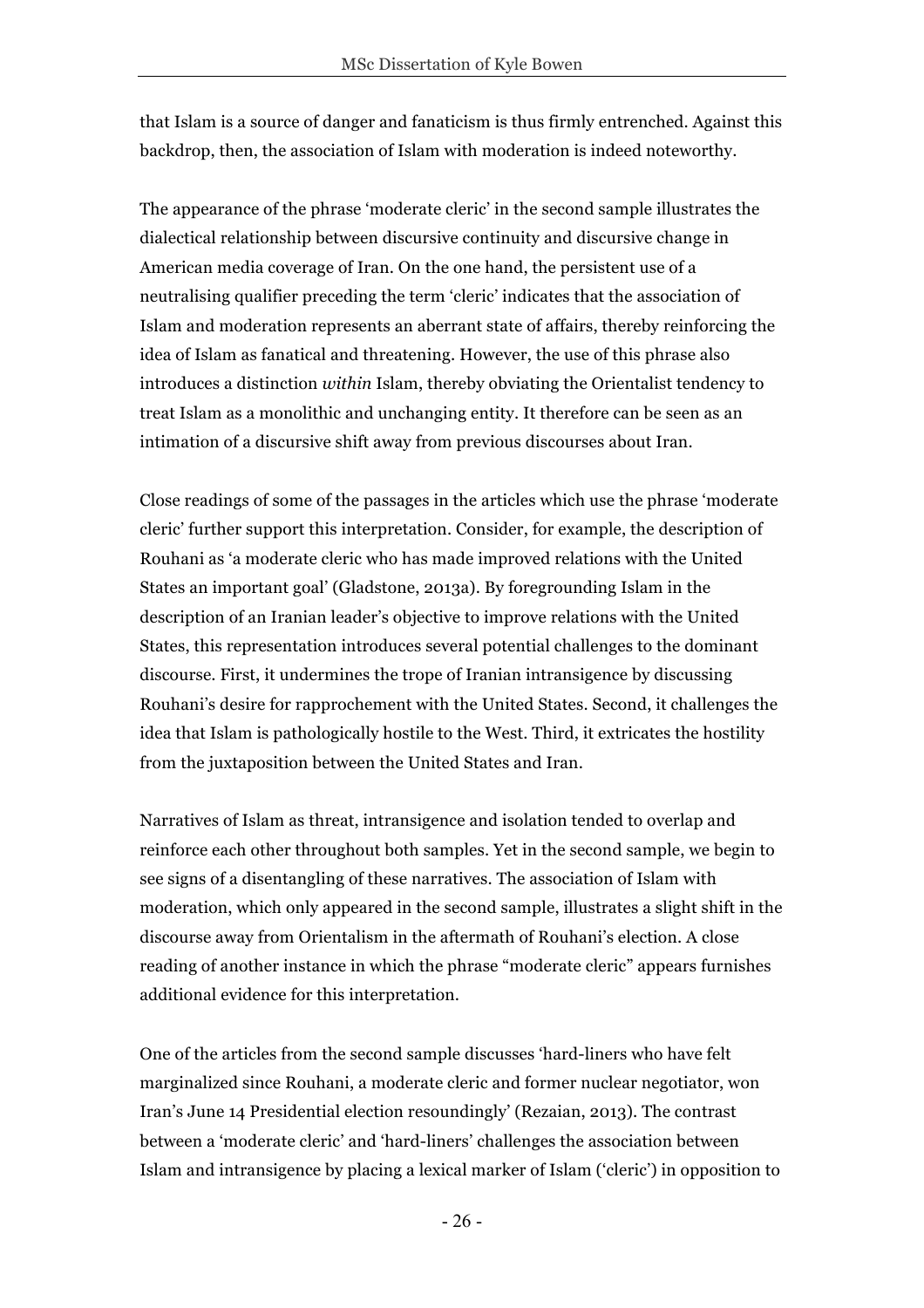a term connoting an aversion to compromise ('hard-liners'). This further illustrates the disentangling of Islam from the narrative of intransigence frequently used to describe Iranian leaders.

While a discursive association between Islam, threat, and intransigence appears in both samples, it is only in the second sample that intimations of the extrication of Islam from this grouping can be detected. There is thus some tension among the various representations of Islam in the samples under consideration. On the one hand, Islam is imbricated in the narratives portraying Iran as intransigent, threatening and isolated. On the other, articles from the second sample begin for the first time to associate Islam with moderation, and, in some cases, explicitly contrast Islam with intransigence. In order to make sense of this seeming contradiction, it must be considered against the backdrop of the dominant modes of representation used to depict Iran in American discourse.

As we have seen, Orientalist tropes have proved to be remarkably durable in representations of Iran in the American media. These representations buttress the opposition between 'us' and 'them' by reinforcing the symbolic boundary separating the two. This lends credence to Silverstone's claim that the media's primary role is 'boundary work,' which involves 'the continuous inscriptions of difference in any and every media text and discourse' (Silverstone, 2007: 19).

Moreover, the antagonism that often characterises this opposition provides support for Hall's assertion that difference can be 'threatening, a site of danger, of negative feelings, or splitting, hostility and aggression towards the "Other'" (1997:238). The textual representations of Iranians as untrustworthy, intransigent and threatening discussed above thus draw upon firmly entrenched stereotypes and discourses. However, the association of a Muslim cleric with moderation indicates a shift away from an essentialised stereotype of Islam. The findings of this study therefore cohere with the conclusion of Fayyaz and Shirazi's work, which – despite noting the durability of Orientalist representations – demonstrated 'the ambiguities and inconsistencies of contemporary Orientalist discourse, and the ways in which at least some representations are breaking out' of this pattern of representation (Fayyaz and Shirazi, 2013).

However, these finding also differ from those of Fayyaz and Shirazi in an interesting way. In their explanation of the shift away from Orientalist discourse illustrated by the coverage of former Iranian president and reformist Mohammad Khatami, the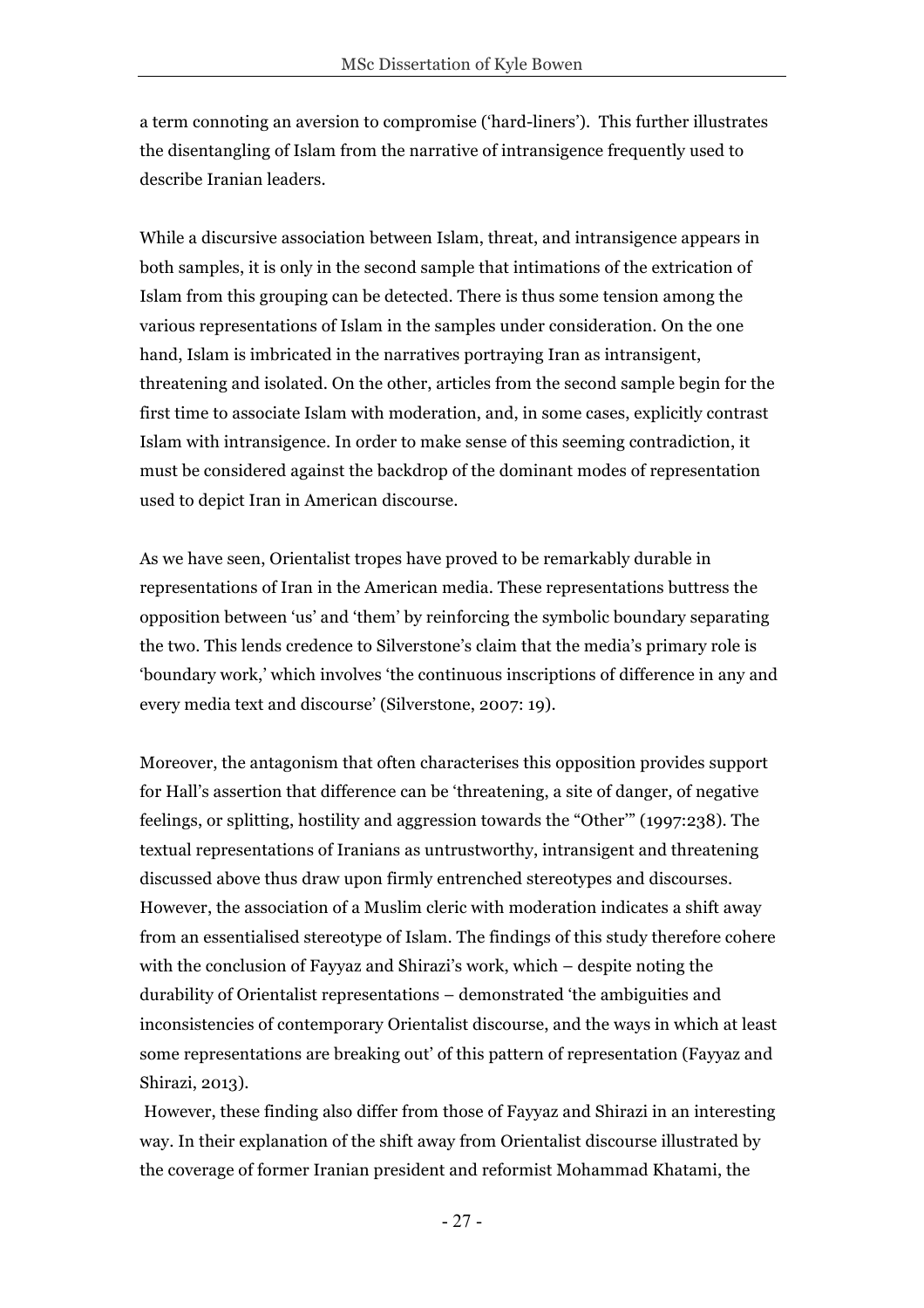authors note that 'despite his religious title and training, Khatami is largely disassociated from his position as a mullah' (ibid.). In other words, Khatami's conciliatory posture towards the United States brought about more favourable media coverage. However, in order to present Khatami in a more positive light, his clerical status had to be disavowed. This finding illustrates a tendency to present Islam as inherently associated with intransigence and extremism. Indeed, Fayyaz and Shirazi go on to observe the tendency to refer 'to the mullahs as the more institutionally powerful, unelected, hard-line elements of the political elite' (ibid.). Here again we have an association of Islam with uncompromising extremism. So while Fayyaz and Shirazi's study found ruptures within Orientalist discourse, the depiction of Islam as a source of obdurate rigidity remained constant.

The present study, on the other hand, finds that after Rouhani's election representations of Iran no longer observe a firm opposition between Islam and moderation. Unlike the representation of Khatami described by Fayyaz and Shirazi, Rouhani was presented as a 'moderate' without a concomitant disavowal of his clerical status. This depiction hints at a deviation from the stereotypical representation of Islam as a static and undifferentiated source of irrational obstinacy.

### **Absences**

The above discussion focused on prevalent themes in the coverage of Iran in the American print media. However, it is also useful to consider what these representations occlude. On this point, Gill draws on Billig to explain that discourse analysis requires a 'sensitivity to what is not said' as well as to what is said (Gill 1996: 146). Despite extensive discussion of Islam throughout both samples, there is very little mention of Supreme Leader Ayatollah Khamenei's rejection of nuclear weapons on religious grounds. The Islamic prohibition on nuclear weapons in Iranian foreign policy has been thoroughly documented. Indeed, Leverett and Leverett point out that as far as the Iranian government is concerned, 'nuclear weapons, like chemical weapons, violate Islamic precepts – … they are, to use the religious term, *haraam*  [sic] ("forbidden by God").

This argument, first laid down by Khomeini, has been reiterated by Khamenei throughout his tenure as supreme leader and is regularly echoed by other officials' (2013: 86). One example of this comes from Foreign Ministry spokesman Hamid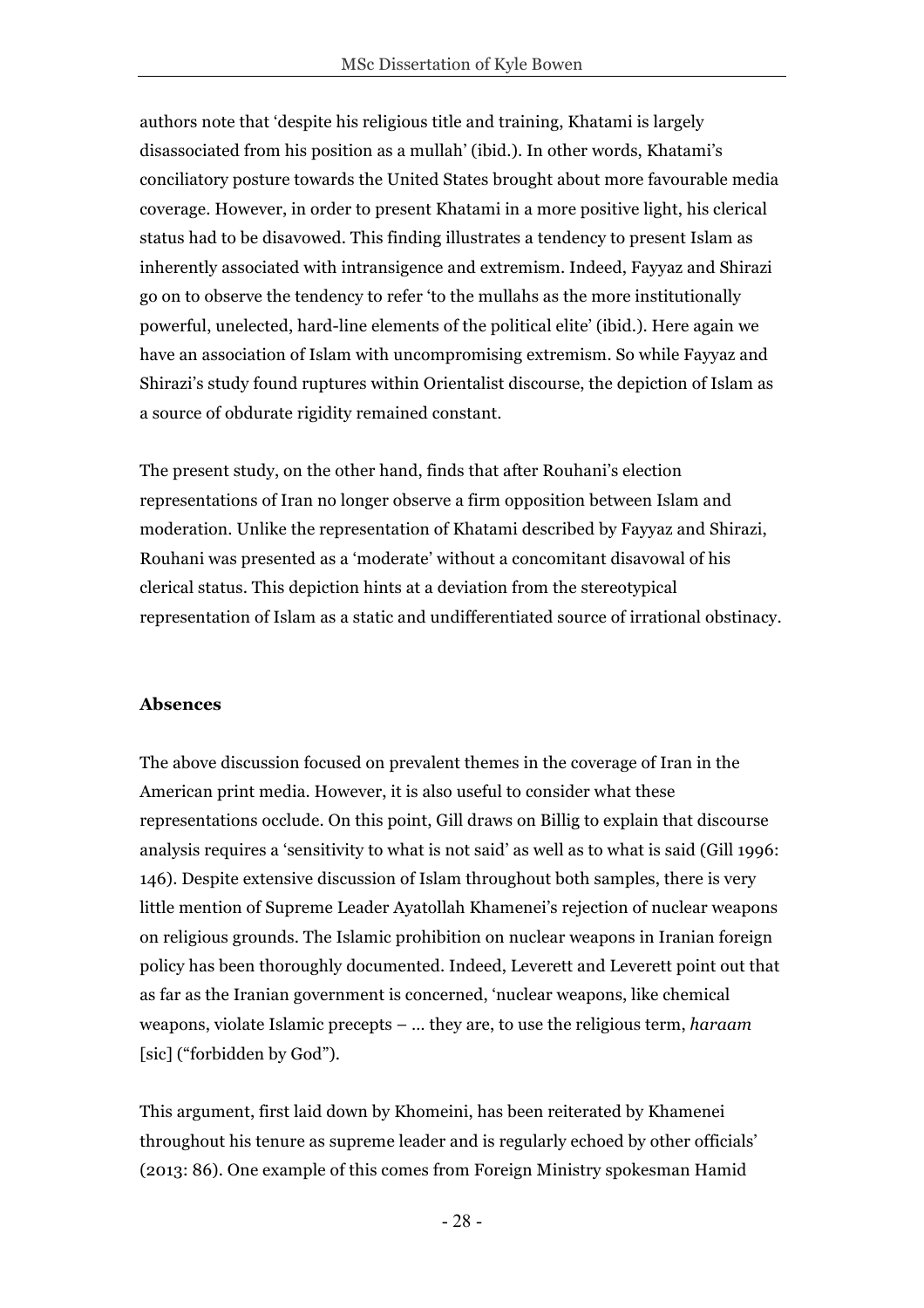Reza Assefi, who on September 12, 2004 explained: 'we believe that the use of nuclear weapons is religiously forbidden. This is the leader's fatwa [religious decree]' (Radio Free Europe, 2004). In August 2005, Iranian nuclear negotiator Sirus Naseri reiterated this point: 'The Leader of the Islamic Republic of Iran, Ayatollah Ali Khamenei has issued the fatwa that the production, stockpiling, and use of nuclear weapons are forbidden under Islam and that the Islamic Republic of Iran shall never acquire these weapons' (Mehr News Agency, 2005). As recently as December 30, 2013, a column was published in which Rouhani himself wrote: 'As enunciated in the fatwa issued by supreme leader Ayatollah Ali Khamenei, we strongly believe that the development, production, stockpiling and use of nuclear weapons are contrary to Islamic norms" (Rouhani, 2013).

While it may be tempting to dismiss these repeated pronouncements as little more than expedient prevarications, Leverett and Leverett argue that they warrant serious consideration: 'This moral constraint on weaponization is more substantial than most Western analysts appreciate. There is the precedent that the Islamic Republic decided – even as Iraq was attacking it with chemical weapons – not to weaponize its stockpiles of chemical agents in order to retaliate in kind' (2013: 86-87). Yet despite the repeated denunciations of nuclear weapons by the supreme leader and Iranian officials – as well as the precedent cited above which illustrates that such pronouncements tangibly impact Iran's strategic and moral calculations – this topic received negligible attention in the articles under consideration. Khamenei's objection to nuclear weapons on Islamic grounds is not mentioned in the second sample, and is only mentioned twice in the first sample. A close reading of the two instances in which it is mentioned will reveal that it is not given prominence.

One of the references occurs in the following context: 'Much of the conversation dealt with the issue of highly enriched uranium, considered the most important issue, because it brings Iran closer to being able to construct a nuclear weapon if it wishes. This Iran denies intending to do, citing Ayatollah Khomeini's statement that nuclear weapons are "haram," or forbidden by Islam' (Erlanger and Gladstone, 2012). The modality in this sentence – described by Fairclough (1992: 236) as the degree of affinity expressed by the writer to propositions in the text – is quite revealing. The authors present Khamenei's prohibition on nuclear weapons not as a fact that might have some bearing on Iranian strategy, but rather as a claim made by Iranian leaders to allay Western suspicions about their nuclear intentions. Moreover, the construction of this sentence bears a striking similarity to phrasing used to imply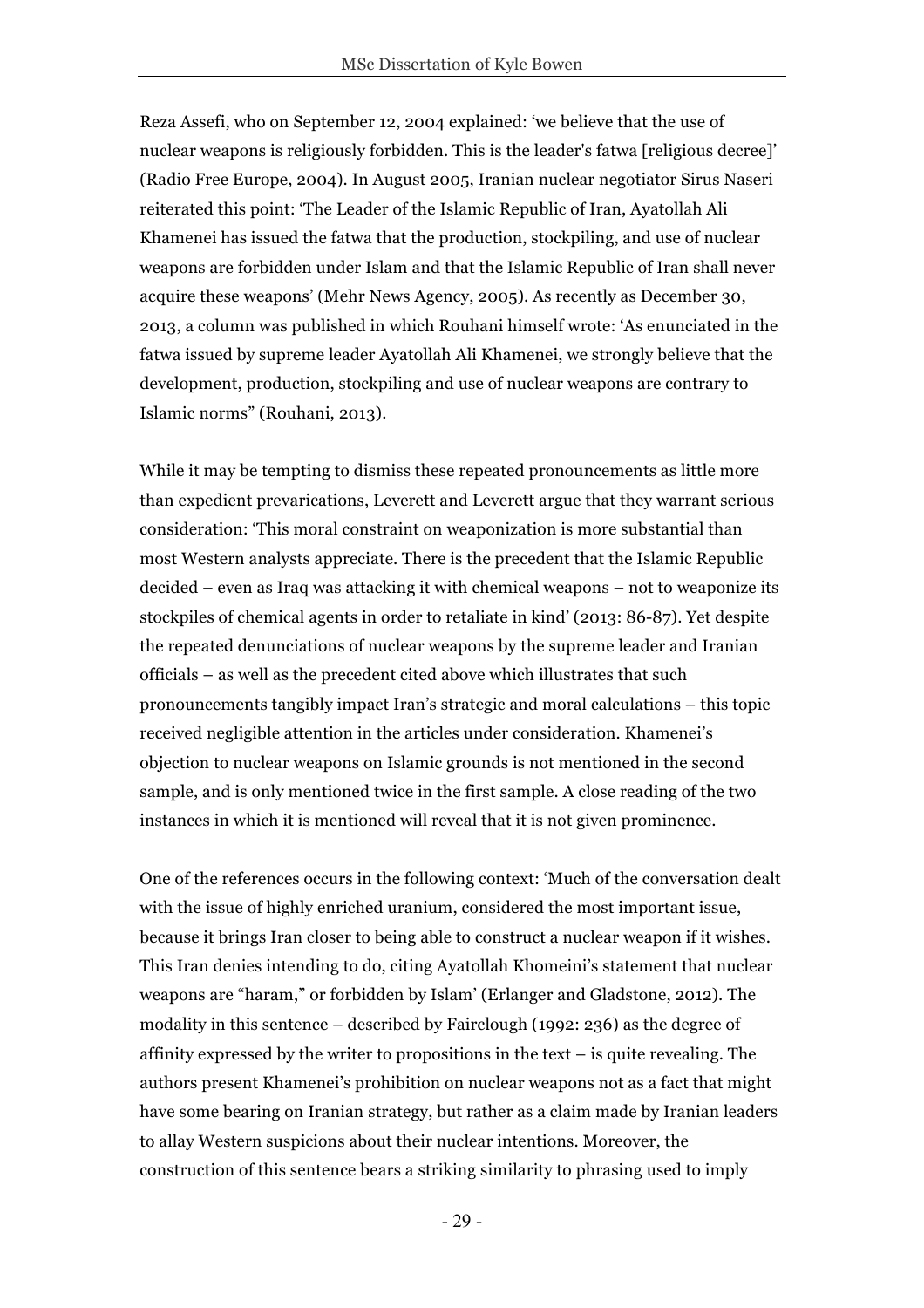Iranian untrustworthiness: a (Western) fear about nuclear weapons is contrasted against Iranian claims that their nuclear program is entirely peaceful. Khamenei's *fatwa* against nuclear weapons is thus presented as another potentially spurious assertion by an Iranian leader that fails to alleviate Western suspicions. If this representation is compared to the coverage given to other statements Khamenei has made, further evidence for this interpretation emerges.

For example, one article from the second sample notes that 'Mr. Rouhani is not likely to be able to determine nuclear policies; that power rests with Ayatollah Ali Khamenei, the supreme leader, who in his public statements strongly opposes any compromise' (Gladstone, 2013b). Khamenei's control over the nuclear program is stated categorically, and the author suggests that the supreme leader's statements may have some bearing on Iranian policy. Yet the *fatwa* against nuclear weapons is overlooked, and Khamenei's statements are selectively interpreted to imply intransigence. Moreover, note the shift in modality: the content and meaning of Khamenei's statements opposing compromise on the nuclear program are stated as facts, rather than presented as the (potentially false) claims marshalled by Iranian leaders in order to assuage Western anxieties.

The other instance in which the Islamic prohibition on nuclear weapons in mentioned is similarly dismissive: 'the senior U.S. official said that during the meetings, [Iranian nuclear negotiator Saeed] Jalili "repeated what they said in the past, that it is un-Islamic to have a nuclear weapon'" (Warrick, 2012). Note how Iranian negotiators are not quoted directly; their statements are mediated by a 'senior U.S. official.' Moreover, pointing out that Iran's rejection of nuclear weapons on Islamic grounds constitutes a repetition of 'what they said in the past' undercuts the importance of this position by relegating it to the dustbin of previous Iranian statements about their nuclear program, which, as we have seen, Western leaders have been loath to believe. In both cases, then, the Islamic prohibition on nuclear weapons codified by Khamenei's *fatwa* receives only passing reference and is treated as little more than a potentially spurious claim that is either implicitly or explicitly contrasted against Western fears. However, Khamenei's statements indicating an opposition to compromise on the nuclear program are stated without qualification and their potential bearing on Iranian policy is underlined. The trivialisation of Khamenei's *fatwa* against nuclear weapons – especially in light of the relative prominence afforded his statements in opposition to compromise – serves to reinforce the trope of Iranian intransigence. Moreover, it tacitly endorses the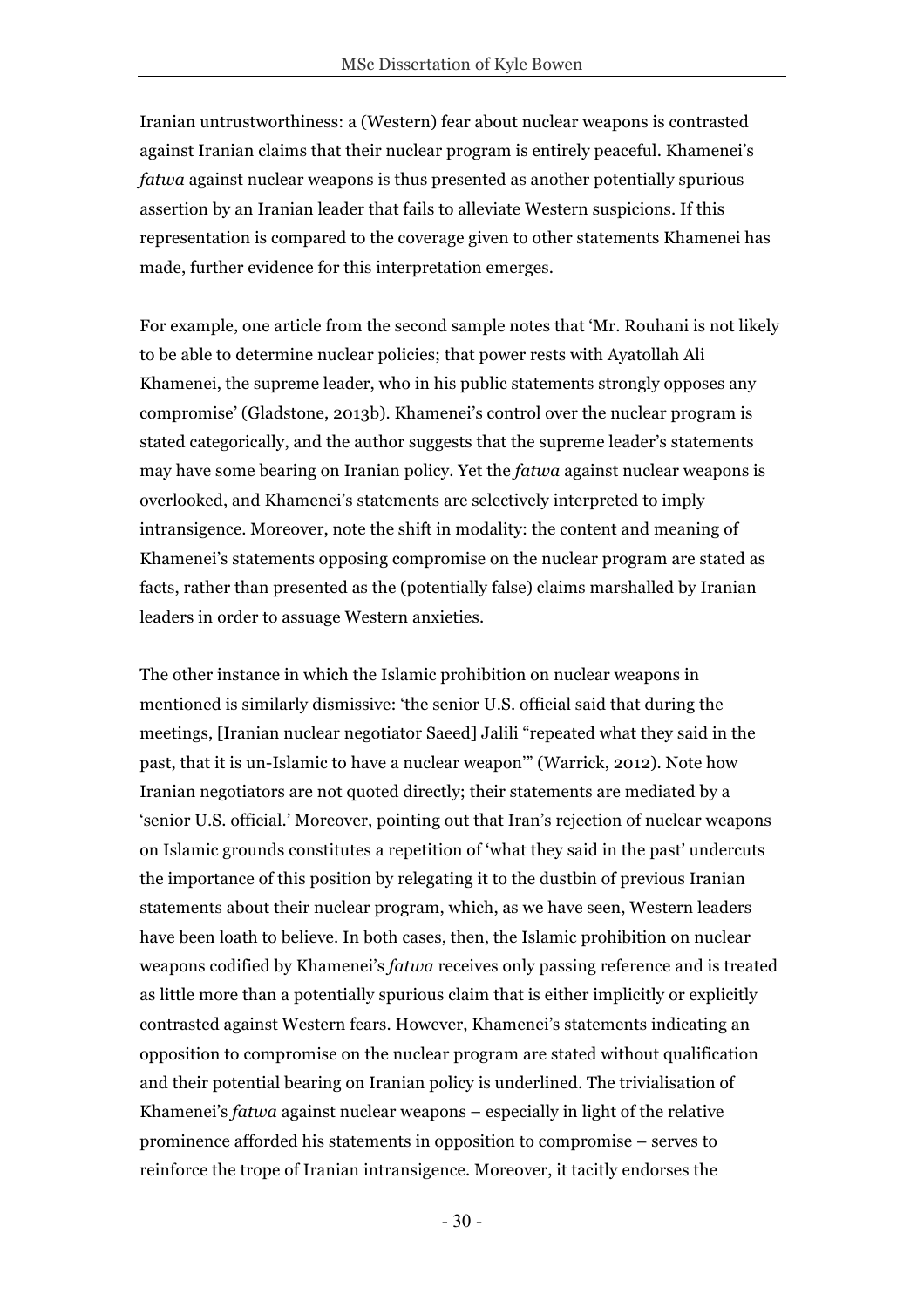association between Islam and obstinacy by highlighting the supreme leader's statements opposing compromise while simultaneously deemphasizing his religious objection to nuclear weapons. Put another way, Orientalist stereotypes can be observed in the discursive absences as well as in the discursive practices that are persistently visible.

#### **CONCLUSION**

Through a comparative examination of media texts produced both before and after the election of Hassan Rouhani, this study has found that orientalist representations have remained a consistent feature of the discourse on Iran in American print media. In particular, depictions of Iranians as irrational, threatening and untrustworthy persistently appeared in both samples. Islam was variously associated with each of these stereotypes. These essentialised representations have a long history in American discourse on Iran, and their persistent recurrence throughout both samples is a testament to their resounding durability. Such depictions reinforce the binary opposition between Americans and Iranians by reducing the latter to a series of static essences.

However, despite the continuity of these orientalist discourses throughout both samples, an important discursive shift between the first and the second could also be detected. In both samples, the representations of Iranians as untrustworthy, intransigent and threatening overlapped with one another, with Islam being associated with each of these. Yet after Rouhani's election, we begin to see intimations of the extrication of Islam from the discourse of Iranians as intransigent and threatening. These finding support Pickering's claim that the relationship of the Other is inherently unstable and subject to rearticulation. The use of stereotypes are a discursive strategy aimed at preserving this relationship; however, these findings reveal that such representations are indeed subject to contestation. Further affirming the notion that discourse is a site of contestation is the fact that the association of Islam with moderation in the second sample did not preclude the association of Islam with intransigence. The findings of this dissertation suggest that socio-political changes can furnish a source of challenge to dominant discourses. The precise nature of the relationship between discursive shift and social change is a question that future research should address.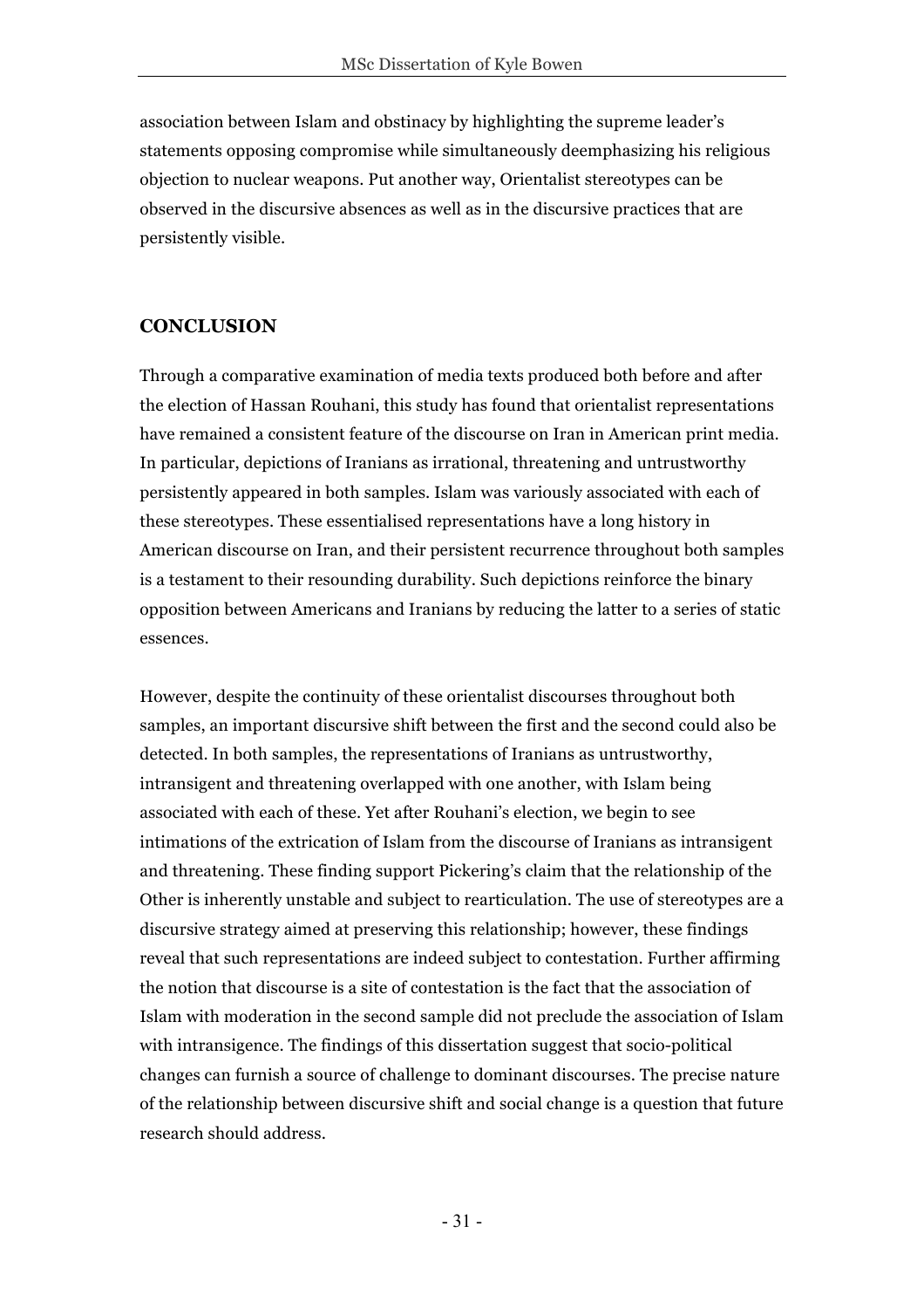This dissertation has usefully documented several of the discursive formations used to depict Iran in the American print media. As this study has looked in detail at a small number of texts, it would be interesting to see whether or not an analysis of a larger corpus of articles could corroborate the findings presented above. In order to address that question, future research could draw from the findings to construct a coding frame. For example, a large-scale content analysis could code for associations between Islam and moderation. Another fruitful avenue for further research concerns the notion of inter-textuality. It would be interesting to examine a broader range of American cultural products, such as films and television programs, to see if the discursive continuities and ruptures identified above are evident in these representations as well. Pursuing that topic could lead to important insights on the relationship between discourse and the socio-political context in which it circulates.

#### **REFERENCES**

- Anderson, B. (2006). *Imagined Communities: Reflections on the Origin and Spread of Nationalism.* London: Verso.
- BBC News. (2013, June 15). *Iran Election: Hassan Rouhani in his own words*. Retrieved August 27, 2014, from http://www.bbc.co.uk/news/world-middleeast-22921680
- BBC News. (2013, May 7). Iran Elections: Presidential Candidates Start Registering.
- Black, I. (2014, June 15). Iran and US face common foe in effort to stop ISIS fighters in Iraq. *The Guardian* .
- Bozorgmehr, S., & Martinez, M. (2013, June 16). Hassan Rouhani is Iran's Next President After Appealing to Tradition, Reform. *CNN*.
- Chouliaraki, L. (2008). Discourse Analysis. In T. Bennett, & J. Frow (Eds.), *The sage handbook of cultural analysis* (pp. 674-696). Los Angeles: Sage.
- Cowell, A. (2012, June 9). Nuclear Talks Stall as Iran Bars Access to Inspectors. *The New York Times* .
- Dijk, T. v. (1993). Principles of Critical Discourse Analysis. *Discourse and society, 4*(2), 249-283.
- Dorman, W., & Farhang, M. (1987). *The U.S. Press and Iran: Foreign Policy and the Journalism of deference.* Berkeley: University of California Press.
- Encyclopaedia Britannica. (2014, March 2). The New York Times. Retrieved August 7, 2014
- Erdbrink, T. (2012, April 9). Iran Confirms Nuclear Talks Scheduled to Start Friday in Istanbul. *The Washington Post*.
- Erdbrink, T. (2013, June 16). Iran Moderate Wins Presidency by Large Margin. *The New York Times*.
- Erdbrink, T. (2013, June 16). Iran Moderate Wins Presidency by Large Margin. *The New York Times*.
- Erdbrink, T., & Gladstone, R. (2013, July 16). Iran's New President Faults Ahmadinejad on Economy . *The New York Times*.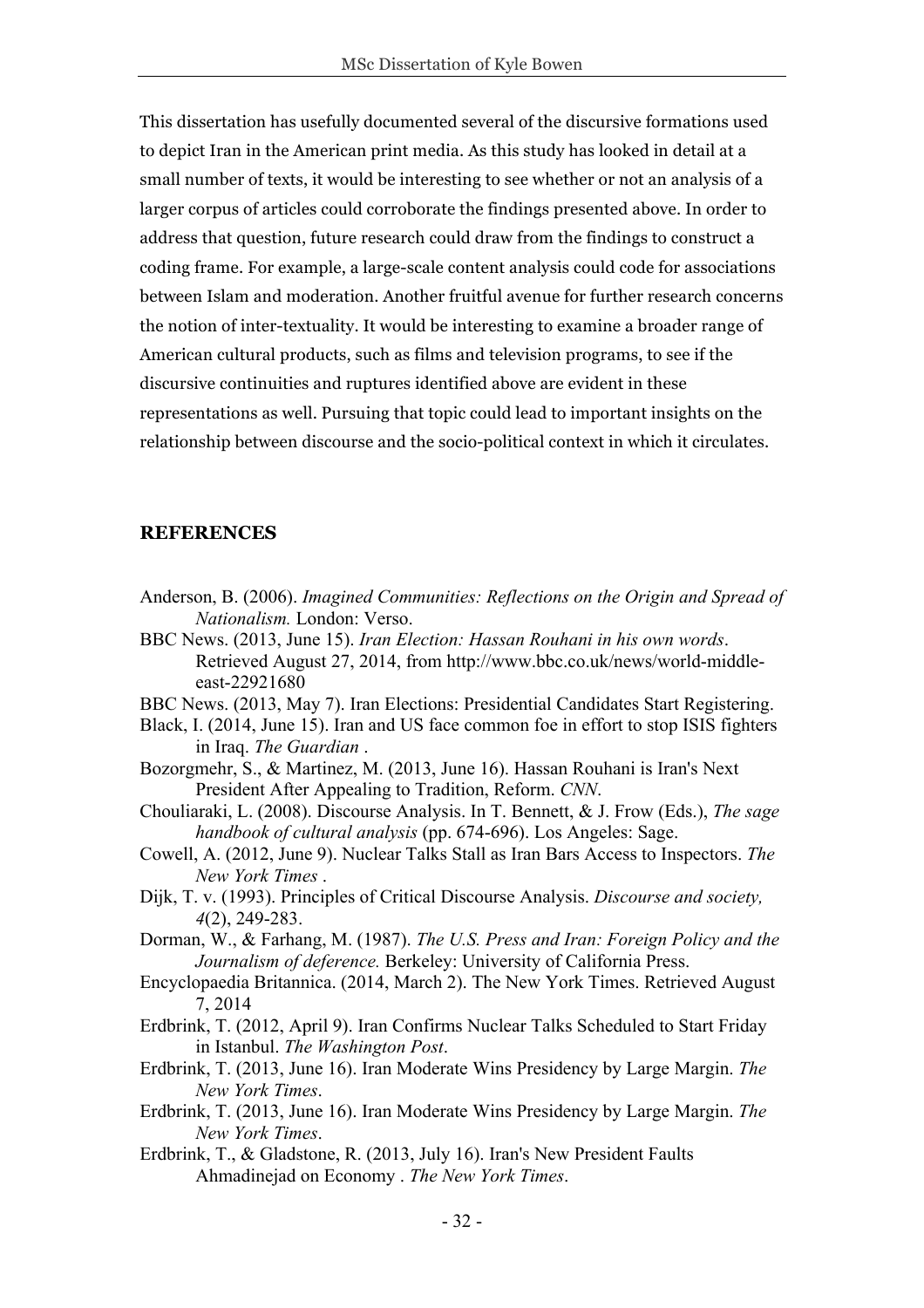- Erlanger, S., & Gladstone, R. (2012, May 25). Negotiations with Iran Conclude Fruitlessly . *The New York Times*.
- Esposito, J. L. (1995). *The Islamic Threat: Myth or Reality?* New York: Oxford University Press .
- Fairclough, N. (1992). *Discourse and Social Change.* Cambridge : Polity.
- Fayyaz, S., & Shirazi, R. (2013). Good Iranian, Bad Iranian: Representation of Iran and Iranians in Time and Newsweek (1998-2009). *Iranian Studies, 46*(1), 53- 72.
- Gill, R. (1996). Discourse Analysis: Practical Implementation. In J. Richardson (Ed.), *Handbook of Qualitative Research Methods for Psychology and the Social Sciences* (pp. 141-158). Leicester: BPS Books.
- Gladstone, R. (2012, April 6). Iran: New Doubts on Nuclear Talks. *The New York Times*.
- Gladstone, R. (2013, July 31). House Weighs Iran Measure Amid Doubts on Timing. *The New York Times*.
- Gladstone, R. (2013, July 31). House Weighs Iran Measure Amid Doubts on Timing. *The New York Times*.
- Gladstone, R. (2013, July 2). New Sanctions Imposed on Iran to Halt Gold Trading. *The New York Times*.
- Gladstone, R. (2013, July 2). New Sanctions Imposed on Iran to Halt Gold Trading . *The New York Times*.
- Grindstaff, L. (2011). From Jerry Springer to Jersey Shore: The Cultural Politics of Class in/on US Reality Programming. In H. Wood, & B. Skeggs (Eds.), *Reality Television and Class* (pp. 197-209). London: Palgrave MacMillan.
- Hadley, S. (2013, September 9). To stop Iran, Stop Assad. *The Washington Post*.
- Hall, S. (Ed.). (1997). *Representation: Cultural Representations and Signifying Practices.* London: Sage Publications .
- Harvey, D. (2004). *The Promotion of Knowledge: Lectures to mark the centenary of the British Academy 1902-2002.* (J. Morrill, Ed.) London: Oxford University Press .
- Izadi, F., & Saghaye-Biria, H. (2007). A Discourse Analysis of Elite American Newspaper Editorials: The Case of Iran's Nuclear Program. *Journal of Communication Inquiry, 31*(2), 140-165.
- Khan, S. B. (2013). The Western Media and Iran's Presidential Election 2009: The visusal framing of a green revolution. *International Journal of Liberal Arts and Social Science, 1*(4), 11-30.
- Kristof, N. (2012, June 24). Not-So-Crazy in Tehran . *The New York Times*.
- Leverett, F., & Leverett, H. M. (2013). *Going to Tehran: Why the United States Must Come to Terms with the Islamic Republic of Iran .* New York: Metropolitan Books.
- Marandi, S. M. (2009). Western Media Representations, Iran, and Orientalist Stereotypes. *Conflicts Forum Monograph* (pp. 1-20). Beirut/London/Washington : Conflicts Forum.
- Mason, J., & Charbonneau, L. (2013, September 28). "Obama, Iran's Rouhani hold historic phone call. *Reuters*.
- McAlister, M. (2001). *Epic Encounters: Culture, Media, and U.S. Interests in the Middle East Since 1945* (1st ed.). Berkeley: University of California Press.
- Mehr News Agency. (2005, August 10). Iran's Statement on IAEA Emergency Meeting. Retrieved August 26, 2014
- Merriam-Webster.com. (n.d.). Hard-line. Retrieved August 25, 2014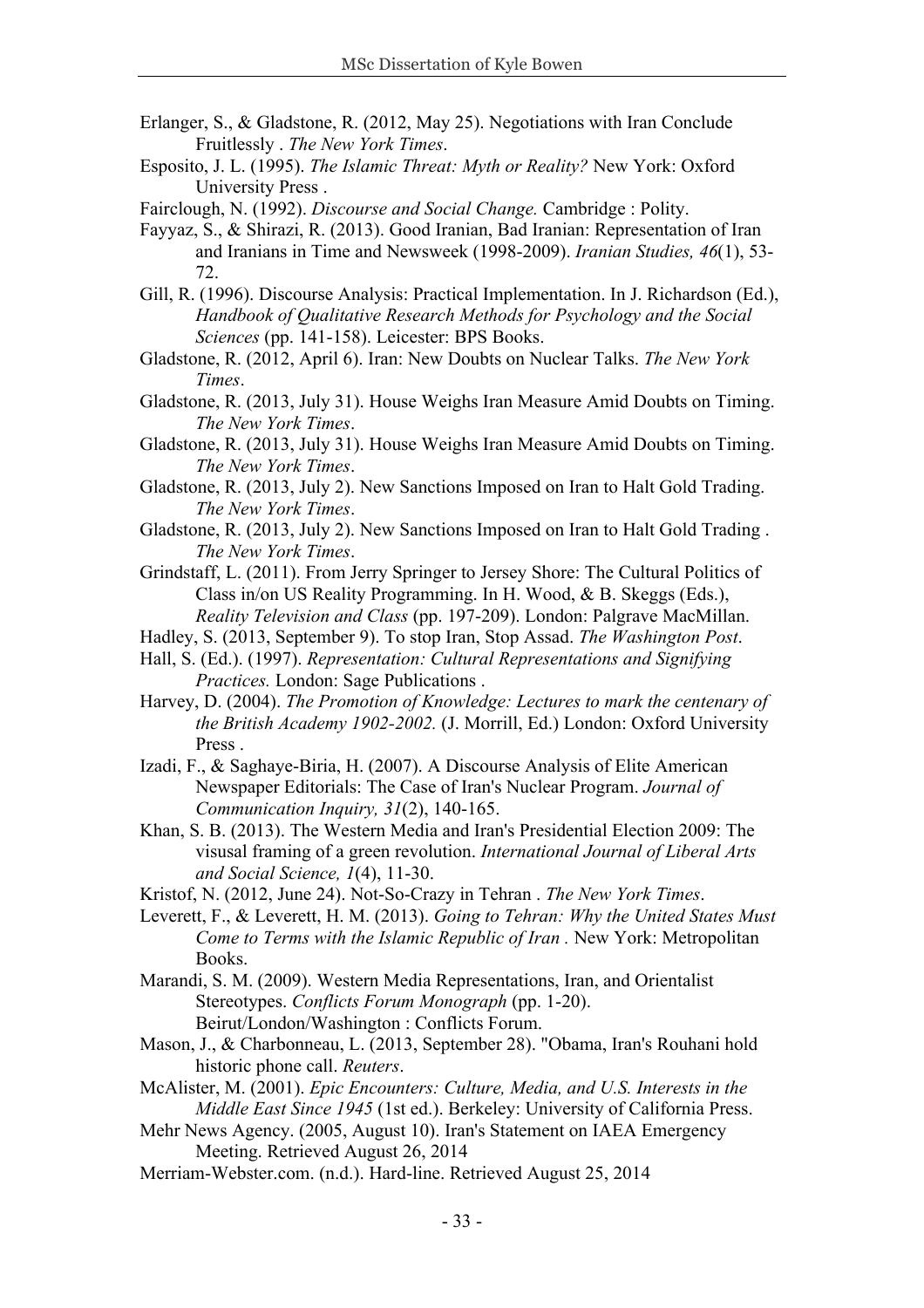- Mishra, S. (2008). Islam and Democracy: Comparing post-9/11 Representations in the U.S. Presitge Press in the Turkish, Iraqi and Iranian Contexts. *Journal of Communication Inquiry, 32*(2), 155-178.
- Orgad, S. (2012). *Media Representation and the Global Imagination.* Camridge : Polity .
- Perez-Pena, R. (2008, April 7). Washington Post Wins 6 Pulitzer Prizes. *The New York Times*.
- Philo, G. (2007). Can Discourse Analysis succesfully explain the content of media and journalistic practice. *Journalism studies, 8*(2), 175-196.
- Pickering, M. (2001). *Stereotyping: The politics of Representation .* New York: Palgrave.
- Radio Free Europe. (2004, November 23). *Iran Report: November 23, 2004.* Retrieved August 26, 2014
- Ramakrishnan, A. K. (2008). *US Perceptions of Iran.* New Delhi : New Century Publications .
- Rezaian, J. (2013, August 14). Rouhani Runs into Early Opposition . *The Washington Post*.
- Rouhani, H. (2013, December 30). What Iran Wants. *Live Mint*.
- Said, E. (1979). *Orientalism .* New York: Vintage Books.
- Said, E. (1981). *Covering Islam.* New York: Pantheon Books.
- Saleem, N. (2007). U.S. Media Framing of Foreign countries Image: An Analytical Perspective. *Canadian Journal of Media Studies, 2*(1), 130-162.
- Silverstone, R. (2007). *Media and Morality.* Cambridge : Polity Press.
- State Department. (2013). *U.S. Relations With Iran.* Retrieved from U.S. Department of State: http://www.state.gov/r/pa/ei/bgn/5314.htm.
- Tavana, D. (2013). *A Guide to Iran's Presidential Election .* Washington : Project on Middle East Democracy .
- Warrick, J. (2012, April 15). U.S. Officials Encouraged by Talks with Iran. *The Washington Post*.
- Warrick, J. (2012, April 15). U.S. Officials Encouraged by Talks with Iran. *The Washington Post*.
- Warrick, J. (2013, August 29). Iran Makes Steady Gains in its Nuclear Program, Report Says. *The Washington Post*.
- Wilner, M. (2013, November 24). Iran agrees to interim deal completely halting nuclear progress. *The Jerusalem Post*.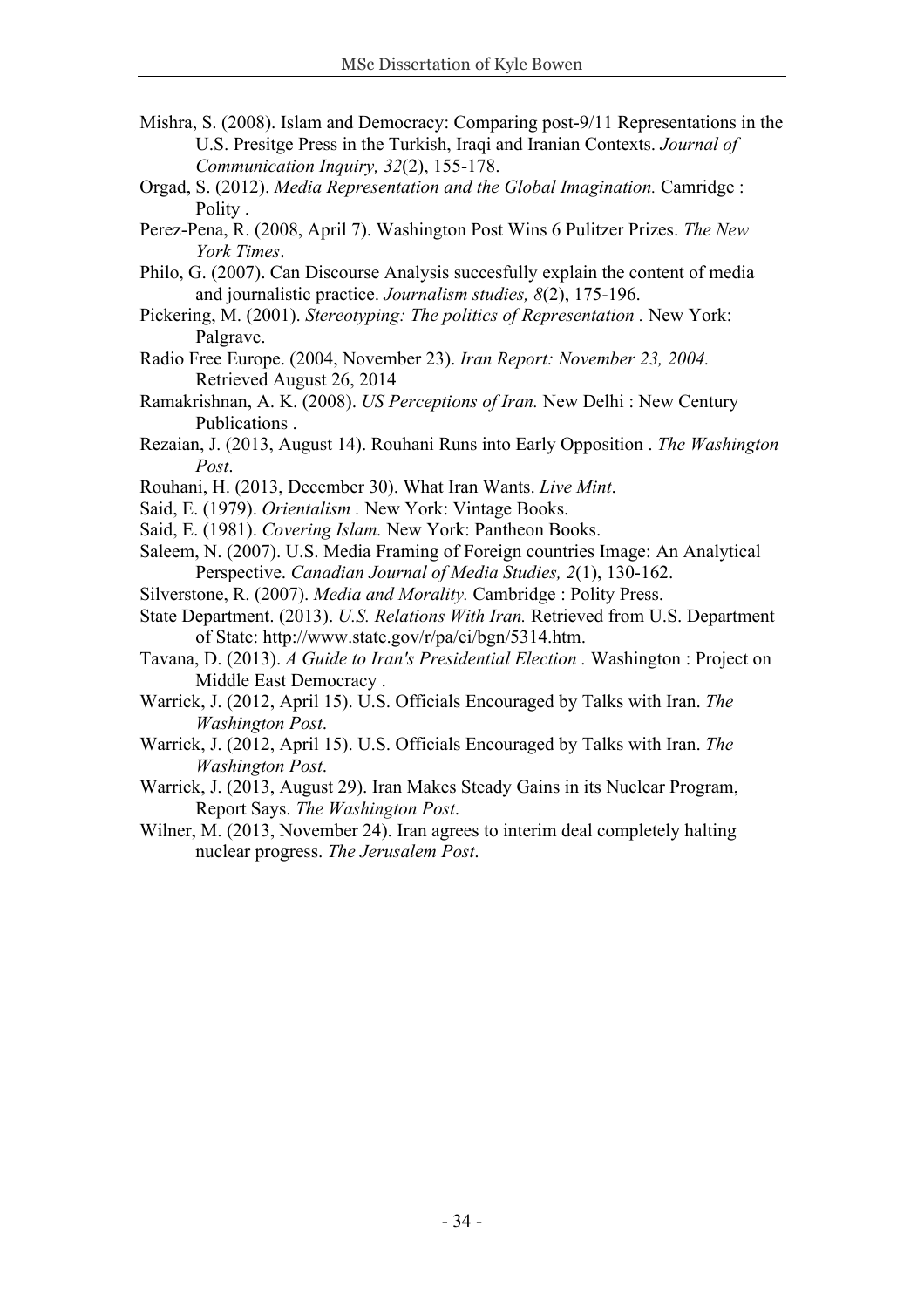## **APPENDIX**

## **Coding Framework**

## 1) Orientalism

- a) Untrustworthiness
- b) Irrationality
- c) Intransigence
- d) Islam as threat

## 2) Binary Oppositions

- a) U.S. vs. Iran
- b) West vs. Iran
- c) Rest of the world vs. Iran
- d) Distinctions within Iranian society

## 3) Islam

- a) Islam emphasized
- b) Islam de-emphasized
- c) Absences in Discussion of Islam